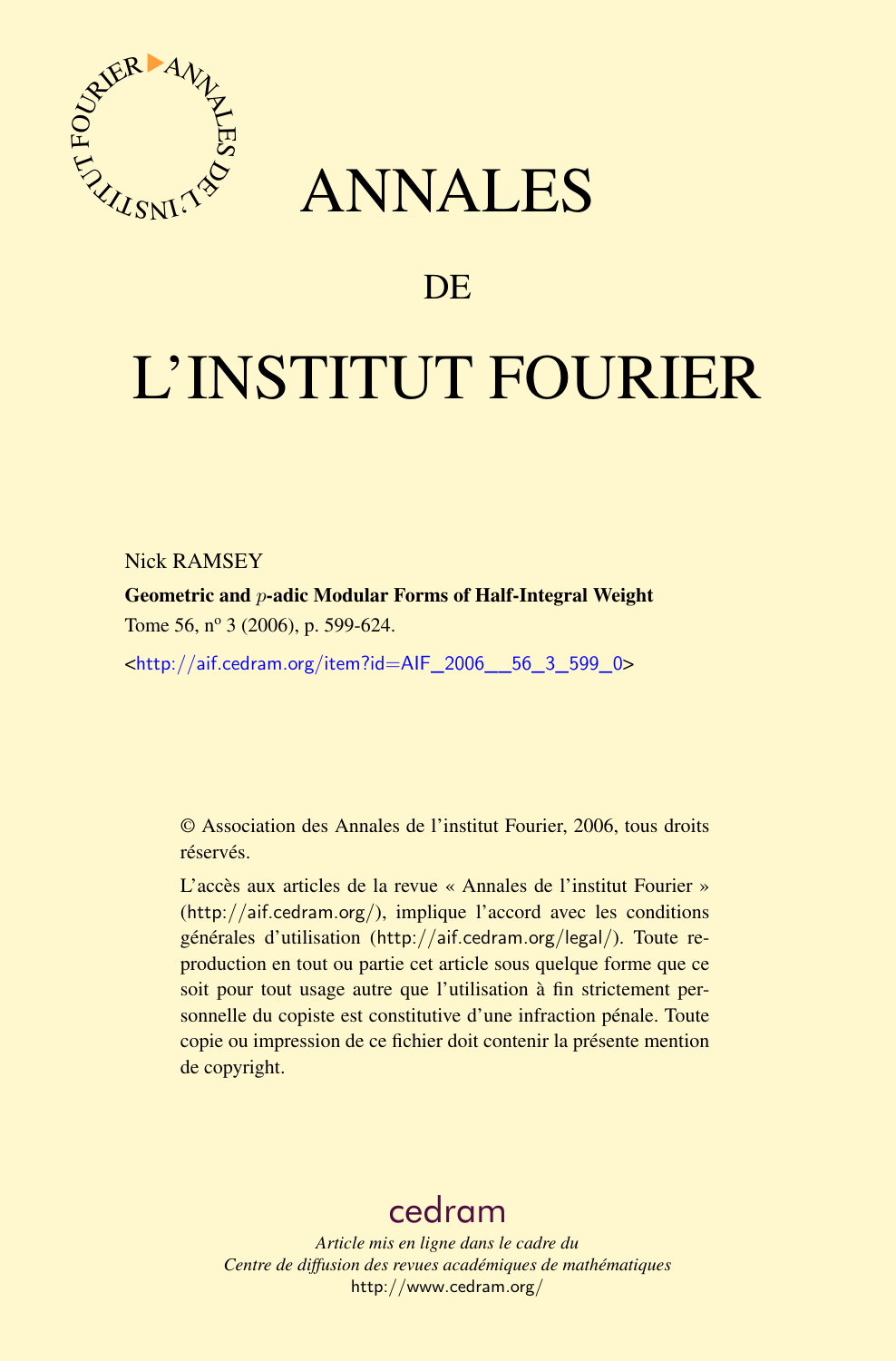#### GEOMETRIC AND p-ADIC MODULAR FORMS OF HALF-INTEGRAL WEIGHT

#### **by Nick RAMSEY**

 $ABSTRACT.$  In this paper we introduce a geometric formalism for studying modular forms of half-integral weight. We then use this formalism to define p-adic modular forms of half-integral weight and to construct p-adic Hecke operators.

Résumé. — Nous nous proposons ici de présenter un formalisme géométrique ayant pour but l'étude des formes modulaires des poids demi-entiers. Ce formalisme est mis à contribution pour définir les formes modulaires p-adiques des poids demientiers, et dans la construction des opérateurs de Hecke p-adiques.

#### **1. Introduction**

The aim of this article is to generalize the notion of a classical (holomorphic) modular form of half-integral weight to rings other than C. In particular we define, for any positive integers N and k, the space  $M_{k/2}(4N, R)$ of modular forms of weight  $k/2$  and level 4N over the ring R, for any ring  $R$  in which the level  $4N$  is invertible. The definition is geometric in nature in the sense that it involves the modular curves  $X_1(4N)$ , and admits a modification to a *p*-adic theory by "deleting the supersingular locus".

The author's primary motivation for studying such objects lies in their relation to (central) special values of modular L-functions. This remarkable relationship, discovered by Waldspurger, expresses these values (appropriately normalized) in terms of *squares* of the Fourier coefficients of modular forms of half-integral weight. Investigating the p-adic nature of modular forms of half-integral, and in particular the nature of p-adic families of modular forms of half-integral weight, represents a first step in one approach to understanding the  $p$ -adic variation of (square roots of) these

*Keywords:* Modular forms of half-integral weight, p-adic modular forms. *Math. classification:* 11F33, 11F37.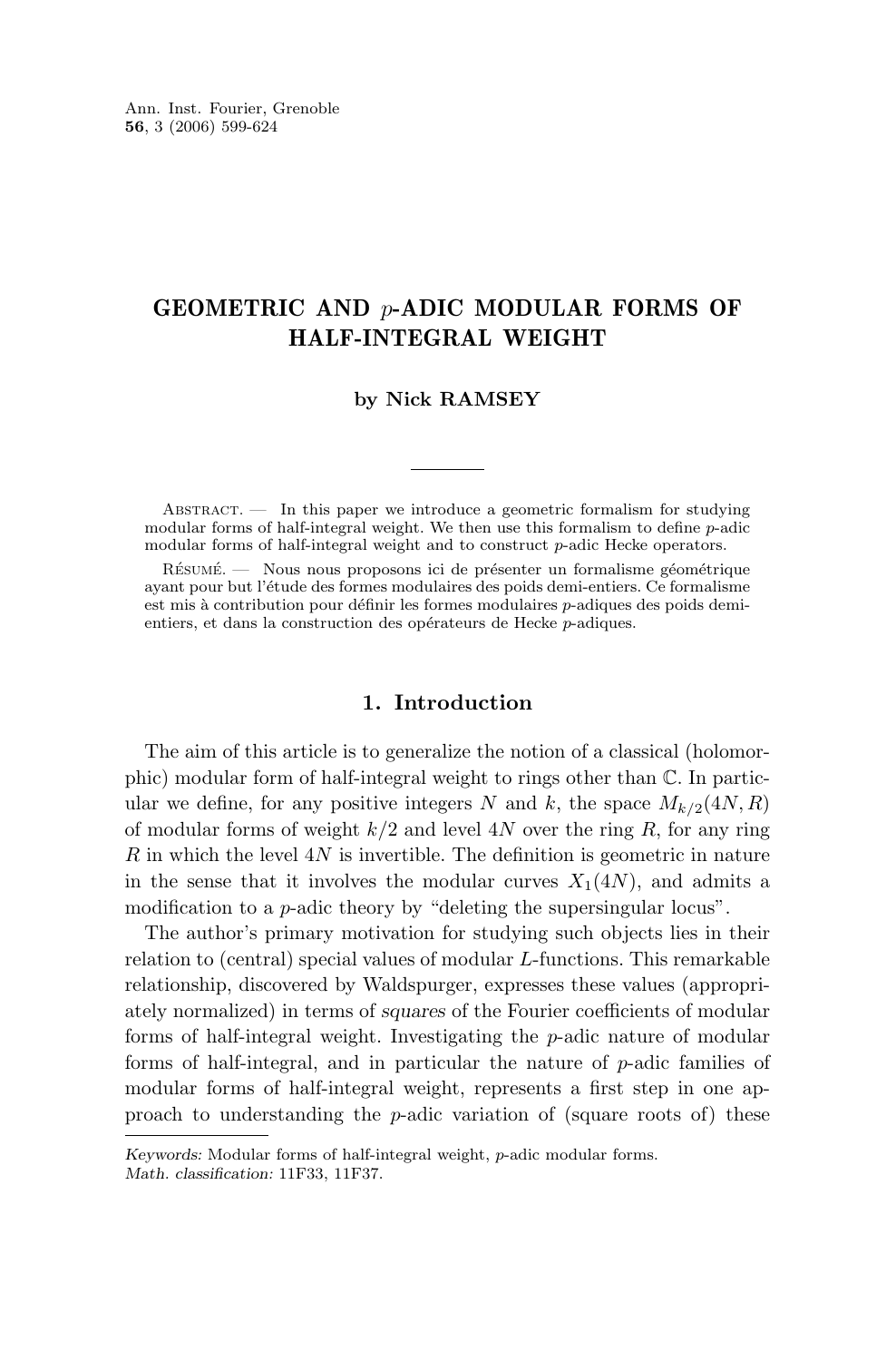<span id="page-2-0"></span>L-values. Eying the integral weight case, one expects the notion of overconvergence to play a central role in questions about families of modular forms of half-integral weight. This, in turn, is currently best understood in geometric terms.

In the integral weight case, a geometric theory of modular forms is achieved by considering sections of tensor powers of the line bundle  $\omega$ which is the push-forward of the sheaf of relative differentials from the universal elliptic curve over  $X_1(N)$  (supposing  $N \geq 5$ ). Lacking such a "natural" bundle to work with, we resort to an alternative technique which exploits well-understood modular forms of weight  $k/2$  and reduce (by division) to consideration of certain rational functions on  $X_1(4N)$ . This method is reminiscent of the use of the Eisenstein family to define families of p-adic modular forms of integral weight (as in [\[3\]](#page-25-0) and [\[2\]](#page-25-0)).

Let

$$
\theta(\tau) = \sum_{n \in \mathbb{Z}} q^{n^2}, \qquad q = e^{2\pi i \tau}
$$

denote the usual Jacobi theta function. It is well-known that  $\theta$  obeys a transformation law with respect to the group

$$
\Gamma_0(4) = \left\{ \begin{pmatrix} a & b \\ c & d \end{pmatrix} \in SL_2(\mathbb{Z}) \text{ such that } 4|c \right\},\
$$

namely

$$
\theta\left(\frac{a\tau+b}{c\tau+d}\right) = \varepsilon_d^{-1}\left(\frac{c}{d}\right)(c\tau+d)^{1/2}\theta(\tau), \text{ for all } \begin{pmatrix} a & b \\ c & d \end{pmatrix} \in \Gamma_0(4),
$$

where

(1.1) 
$$
\epsilon_d = \begin{cases} 1 & d \equiv 1 \pmod{4} \\ i & d \equiv -1 \pmod{4} \end{cases}
$$

and the square root is chosen to have argument in the interval  $[-\pi/2, \pi/2]$ . The Jacobi symbol here is taken with the conventions of [\[8\]](#page-26-0).

We will take the  $\theta^k$  as the "well-understood" forms by which we divide as indicated above. Indeed, in section [3](#page-6-0) we single out a family of divisors  $\Sigma_{4N,k}$ on the curves  $X_1(4N)$  with the property that the rational functions F on  $X_1(4N)$  such that  $F\theta^k$  is a holomorphic modular forms of weight  $k/2$  are exactly those F for which  $(F) \ge -\sum_{4N,k}$ . The caveat is that  $\Sigma_{4N,k}$  has non*integral* (rational) coefficients. The divisor  $\Sigma_{4N,k}$  is supported on the cusps and makes perfect sense as a relative  $\mathbb{Q}$ -divisor on  $X_1(4N)_R$  over any base R in which 4N is invertible. We will accordingly identify  $M_{k/2}(4N, R)$  with the R-module of rational functions F on  $X_1(4N)_R$  with  $(F) \geq -\sum_{4N,k}$ . In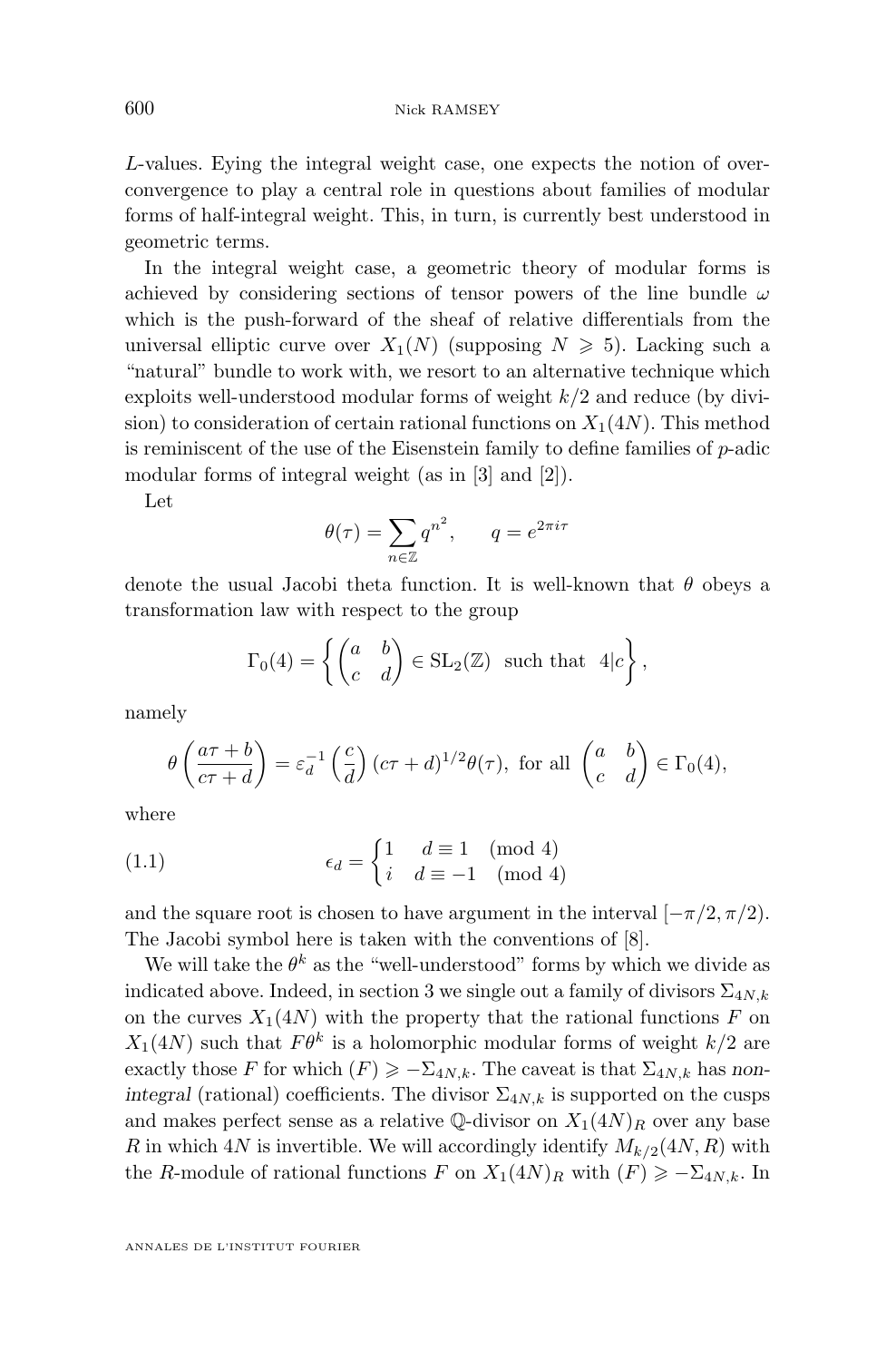<span id="page-3-0"></span>other words, if  $\sum_{4N,k}$  is the relative effective Cartier divisor obtained by taking the floor of the coefficients of  $\Sigma_{4N,k}$ , then

$$
M_{k/2}(4N, R) = H^{0}(X_{1}(4N)_{R}, \mathcal{O}(\lfloor \Sigma_{4N,k} \rfloor)).
$$

In what follows, we will adopt the suggestive notation

$$
H^0(X_1(4N)_R, \Sigma_{4N,k})
$$

for the right-hand side of this equation.

If this definition is to be a useful one, it must enjoy some the host of properties possessed by the integral weight analog. To this end, we will define q-expansions, prove a q-expansion principle, prove some basic "change-ofring" compatibilities, and furnish a *geometric* construction of the Hecke operators. Because of its central importance, we briefly expound on this last point.

Let  $X_1(N,m)$  denote the modular curve over  $\mathbb{Z}[1/(Nm))]$  (roughly) classifying elliptic curves with a point of order  $N$  and a cyclic subgroup of order  $m$  having trivial intersection with that generated by the point. Let

$$
\pi_1, \pi_2: X_1(N,m) \longrightarrow X_1(N)
$$

denote the degeneracy maps which forget and quotient by, respectively, the cyclic subgroup of order m. These pairs of maps form the usual Hecke correspondences on  $X_1(N)$ , and the geometric manifestation of the integral weight Hecke operator  $T_m$  (for, say, m prime) is

$$
H^{0}(X_{1}(N), \omega^{k}) \longrightarrow H^{0}(X_{1}(N), \omega^{k})
$$
  

$$
f \longmapsto \pi_{1*}(\pi_{2}^{*}f),
$$

where we have exploited the canonical identification

$$
\pi_1^*\omega\cong\pi_2^*\omega.
$$

A little reflection on the definition of a modular form of half-integral weight given above leads one to look for a map of the form

$$
H^{0}(X_{1}(4N), \Sigma_{4N,k}) \longrightarrow H^{0}(X_{1}(4N), \Sigma_{4N,k})
$$
  

$$
F \longrightarrow \pi_{1*}(\pi_{2}^{*}F \cdot \Theta)
$$

for some rational function  $\Theta$  on  $X_1(4N, m)$  satisfying

(1.2) 
$$
\operatorname{div}(\Theta) \geqslant \pi_2^* \Sigma_{4N,k} - \pi_1^* \Sigma_{4N,k}.
$$

Note that this last divisor is of degree 0, so if such a  $\Theta$  exists, then one has equality above. It then follows that  $\Theta$  is necessarily unique up to a constant factor, and the divisor  $\pi_2^* \Sigma_{4N,k} - \pi_1^* \Sigma_{4N,k}$  actually has integral coefficients.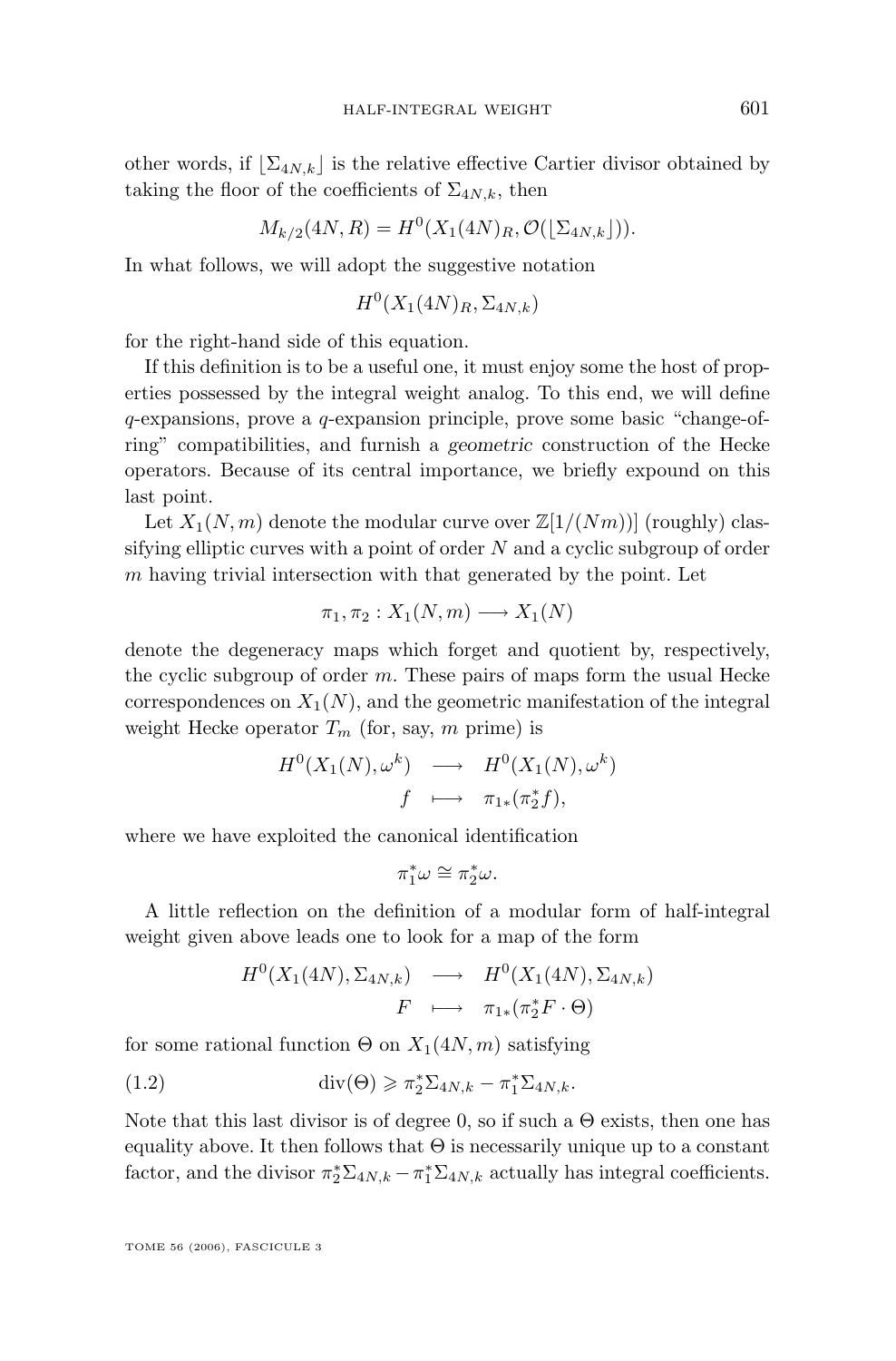The following is proven in section [6,](#page-16-0) and involves a slightly refined space of forms  $M_{k/2}(4N, \chi, R)$  with Nebentypus character  $\chi : (\mathbb{Z}/4N\mathbb{Z})^{\times} \to R^{\times}$ .

THEOREM 1.1. — *Suppose*  $gcd(4N, m) = 1$ . Then there exists a  $\Theta$  sat-isfying [\(1.2\)](#page-3-0) if and only if m is a square. If  $m = l^2$  for a prime l not dividing  $4N$ , the corresponding endomorphism  $T_{l^2}$  of  $M_{k/2}(4N, \chi, R)$  (appropriately *normalized)* has the following effect: if  $\sum a_n q^n$  is the q-expansion of F at  $\infty$ *, then the q-expansion of*  $T_{l^2}F$  *at*  $\infty$  *is*  $\sum b_n q^n$  *where* 

$$
b_n = a_{l^2 n} + \left(\frac{-1}{l}\right)^{(1-k)/2} l^{(k-1)/2 - 1} \left(\frac{n}{l}\right) \chi(l) a_n + l^{k-2} \chi(l^2) a_{n/l^2}.
$$

This theorem furnishes a geometric explanation of the classical fact that there are no good (i.e. prime to the level) Hecke operators of non-square index, and shows that the operators obtained by the procedure above at square indices are the same as the classical ones (as in [\[8\]](#page-26-0)).

Let K be a discretely valued subfield of  $\mathbb{C}_p$ . In section [7](#page-20-0) we define K-Banach space  $M_{k/2}(4N, K, r)$  of p-adic modular forms of weight  $k/2$ , level 4N, and growth condition  $r \in [0, 1]$ , and prove the following theorem.

Theorem 1.2. — *Let* p *be a prime number not dividing* 4N *and let* r  $further satisfy  $r > p^{-1/p(1+p)}$ . There is a completely continuous endomor$ phism  $U_{p^2}$  of  $M_{k/2}(4N, K, r)$  *having the effect* 

$$
\sum a_n q^n \longmapsto \sum a_{p^2n} q^n
$$

*on* q-expansions at  $\infty$ *. Moreover, the norm of*  $U_{p^2}$  *is at most*  $p^2$ *.* 

The definition of the space  $M_{k/2}(4N, K, r)$  is a straightforward modification of that of  $M_{k/2}(4N, R)$  achieved by deleting part of the supersingular locus. In particular, it still relies on properties of the forms  $\theta^k$  (equivalently, the divisors  $\Sigma_{4N,k}$ ). We note that it is perhaps more natural in this p-adic context to use Eisenstein series in place of  $\theta^K$ , since much of their divisors lie *outside of the range of consideration*. This point of view is adopted in a forthcoming work investigating  $p$ -adic families of modular forms of half-integral weight ([\[6\]](#page-26-0)).

*Acknowledgments*. This work was done while the author was a graduate student at Harvard University. He extends his hearty thanks to his advisor Barry Mazur for suggesting a problem which led to this work and for being helpful and encouraging throughout. He would also like to thank the referee for pointing out some typos, as well as providing some helpful suggestions about the level of detail.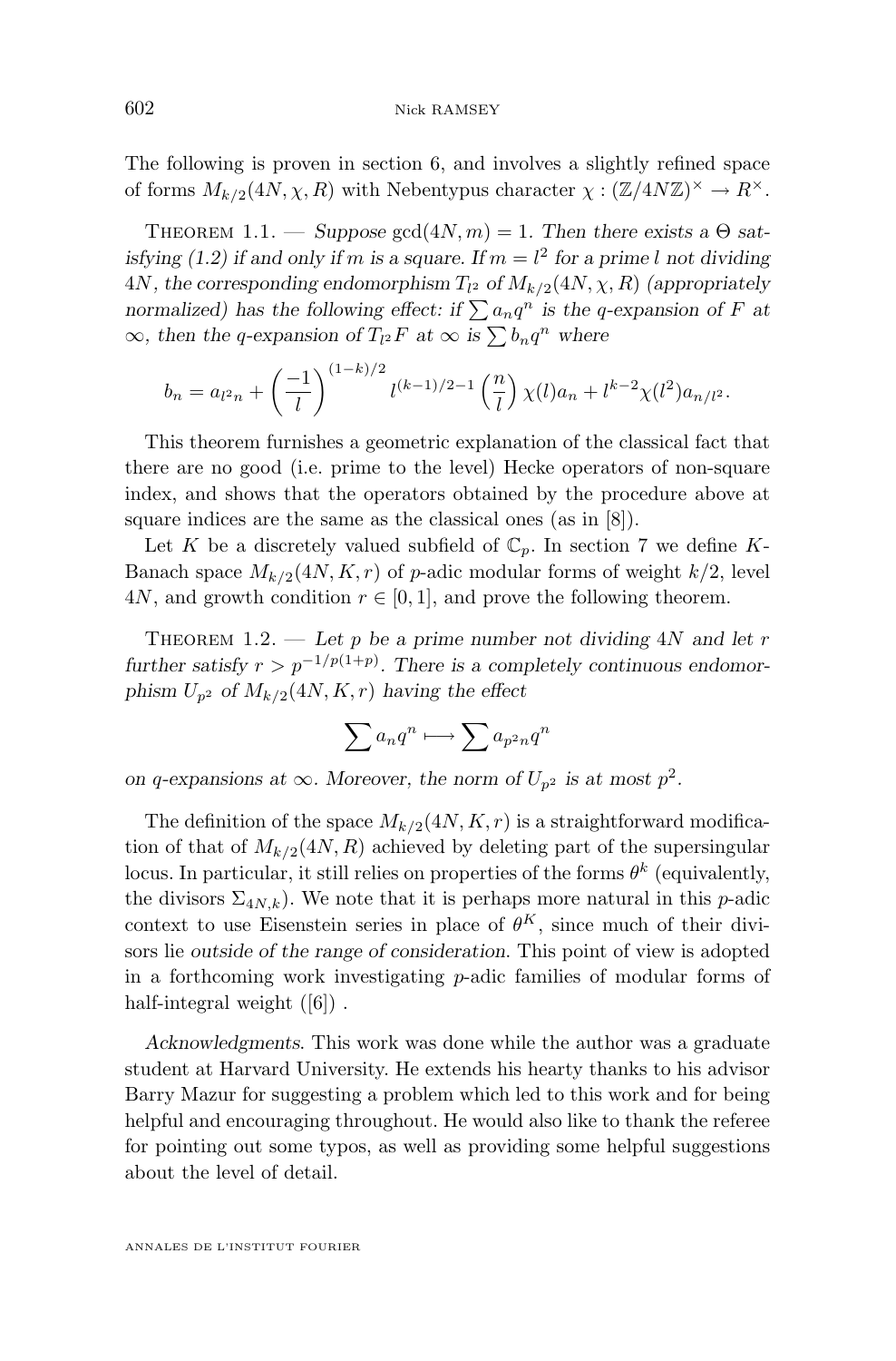#### **2. Notation and Conventions**

<span id="page-5-0"></span>For an integer  $N \geq 4$  and a ring R in which N is invertible,  $Y_1(N)$  will denote the fine moduli scheme classifying pairs  $(E/S, P)$  where E is an elliptic curve over an R-algebra  $S$  and  $P$  is a point of order  $N$  (as in [\[5\]](#page-26-0)). For such N,  $X_1(N)_R$  will denote the compactified moduli scheme, which is a fine moduli scheme for the *generalized*  $\Gamma_1(N)$  problem if  $N \geq 5$ , and coarse moduli scheme if  $N = 4$ . We will have no occasion to make use of generalized elliptic curves in what follows.

Choosing another positive integer  $m$  which is invertible in  $R$ , we may also form the moduli scheme  $Y_1(N,m)_R$  classifying triples  $(E/S, P, C)$  consisting of an elliptic curve E over an R-algebra  $S$ , a point P of order  $N$ , and a cyclic subgroup C of order m not meeting that generated by  $P$ , as well as its compactification  $X_1(N, m)_R$ . All of these moduli schemes are smooth over R.

If K is the complex field  $\mathbb C$  or a *p*-adic field, we will denote by  $X_1(N)^{\text{an}}_K$ (and similarly  $X_1(N, m)_K^{\text{an}}$ , etc.) the associated complex-analytic or rigidanalytic space, respectively. Over  $\mathbb C$ , we choose to uniformize  $Y_1(N)$  via the map

$$
\begin{array}{ccc}\n\Gamma_1(N)\backslash \mathbb{H} & \stackrel{\sim}{\longrightarrow} & Y_1(N)_{\mathbb{C}}^{\text{an}} \\
\tau & \longmapsto & \left(E_\tau, \frac{1}{N}\right)\n\end{array}
$$

where  $\mathbb H$  denotes the complex upper half-plane and  $E_{\tau}$  denote the elliptic curve  $\mathbb{C}/\langle 1, \tau \rangle$  over C. Similarly, we choose to uniformize  $Y_1(N, m)$  via the map

$$
(\Gamma_1(N) \cap \Gamma^0(m)) \backslash \mathbb{H} \longrightarrow Y_1(N,m)_{\mathbb{C}}^{\text{an}} \longrightarrow \left( E_{\tau}, \frac{1}{N}, \left\langle \frac{\tau}{m} \right\rangle \right).
$$

If  $\Gamma \subseteq SL_2(\mathbb{Z})$  is any subgroup, we will also use the notation  $X(\Gamma)_{\mathbb{C}}^{an}$  for the compactification of the quotient  $\Gamma\backslash\mathbb{H}$ , ignoring any algebraic model of this Riemann surface (i.e. this is not intended to denote the analytification of anything in this case).

We will also need to consider the moduli spaces  $X_1(N, p^n)_R$  in the case that  $p$  is *not* invertible in  $R$  (but  $N$  is). By such a space we will always mean the Katz-Mazur model (see [\[5\]](#page-26-0)). In particular,  $X_1(N, p^n)_R$  is not smooth over R and will even have non-reduced fibers when  $n > 1$ . We note for later use that  $X_1(N, p^n)_R$  is Cohen-Macaulay over R as its singularities are all local complete intersections.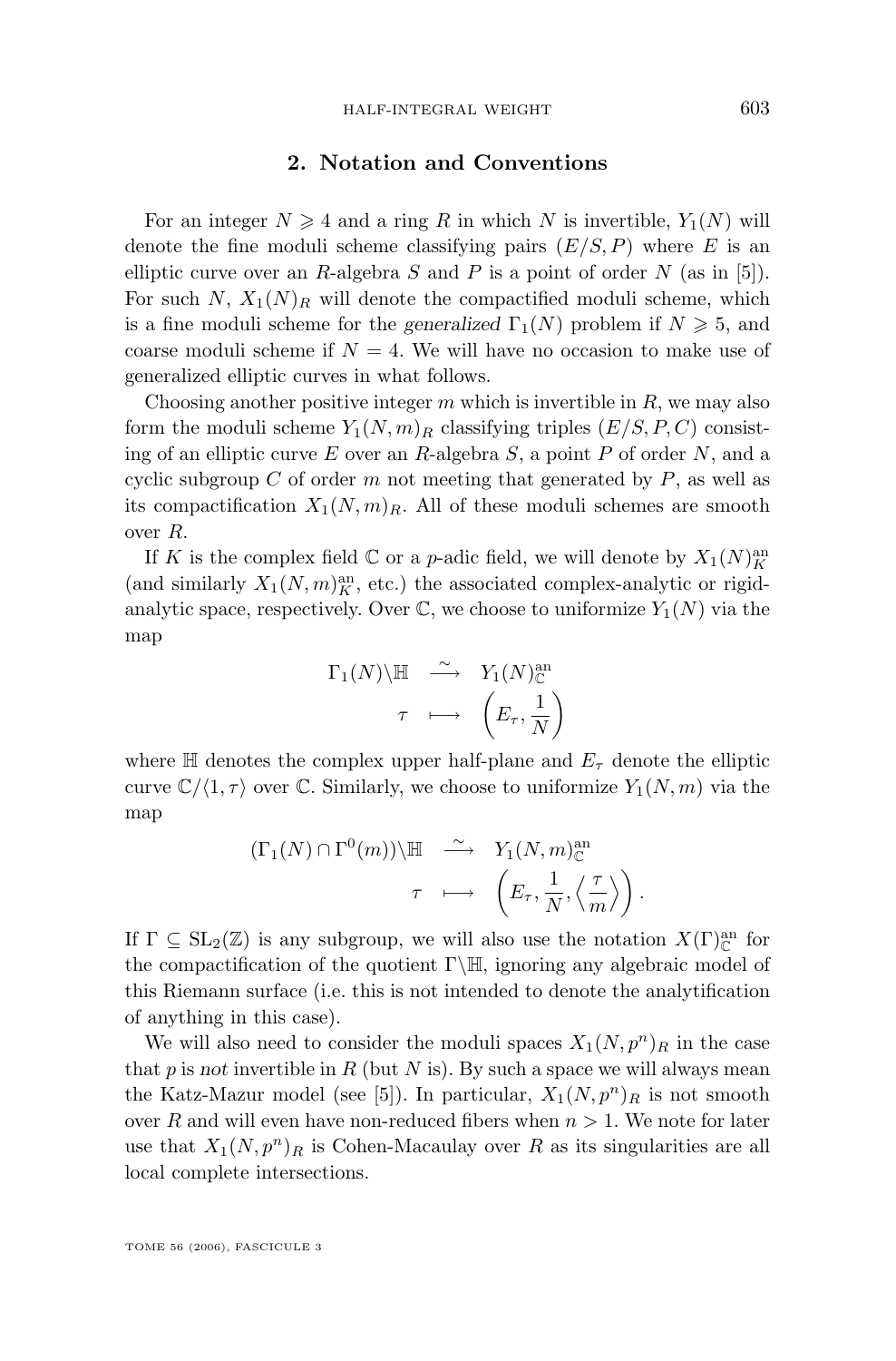<span id="page-6-0"></span>We will denote the Tate elliptic curve over  $\mathbb{Z}((q))$  by Tate $(q)$  (see [\[4\]](#page-26-0)). Our conventions concerning the Tate curve differ from the standard ones as follows. In the presence of, for example, level  $N$  structure, previous authors (e.g., [\[4\]](#page-26-0)) have preferred to consider the curve  $\text{Tate}(q^N)$  over the base  $\mathbb{Z}((q))$ . Points of order N on this curve are used to characterize the behavior of a modular form at the cusps, and are all defined over the fixed ring  $\mathbb{Z}((q))[\zeta_N]$  (where  $\zeta_N$  is some primitive  $N^{\text{th}}$  root of 1). We prefer to fix the curve  $\text{Tate}(q)$  and instead consider *extensions* of the base. Thus, in the presence of level N structure, we introduce the formal variable  $q_N$ , and *define*  $q = q_N^N$ . Then the curve  $\underline{\text{ Tate}}(q)$  is defined over the sub-ring  $\mathbb{Z}((q))$ of  $\mathbb{Z}((q_N))$  and all of its N-torsion is defined over the ring  $\mathbb{Z}((q_N))[\zeta_N]$ . To be precise, the N-torsion is given by

$$
\zeta_N^i q_N^j, \quad 0 \leqslant i, j \leqslant N-1.
$$

The reason for this formal relabeling is that, with these conventions, the q-expansions of modular forms look like they do complex-analytically if we identify  $q_N$  with  $e^{2\pi i \tau/N}$ . In particular, the "q-order" of vanishing (i.e. the smallest, generally fractional, power of  $q$  appearing in the expansion) at a cusp does not change when one pulls back through a degeneracy map, even in the presence of ramification.

For a prime l and an  $l^{\text{th}}$  root of unity  $\zeta$  we will denote the associated quadratic Gauss sum by

$$
\mathfrak{g}_l(\zeta) := \sum_{a=1}^{l-1} \left(\frac{a}{l}\right) \zeta^a.
$$

#### **3. Definitions**

Given that  $\theta$  is non-vanishing in H, we must examine the behavior of  $\theta$  at the cusps of  $X_1(4)_{\mathbb{C}}^{an}$  in order to determine the divisor  $\Sigma_{4N,k}$  mentioned in the introduction. There are three such cusps, and using standard formulas for transforming "theta functions with characteristics" one finds that the  $q$ -expansions of  $\theta$  at these cusps are as follows (defined up to a constant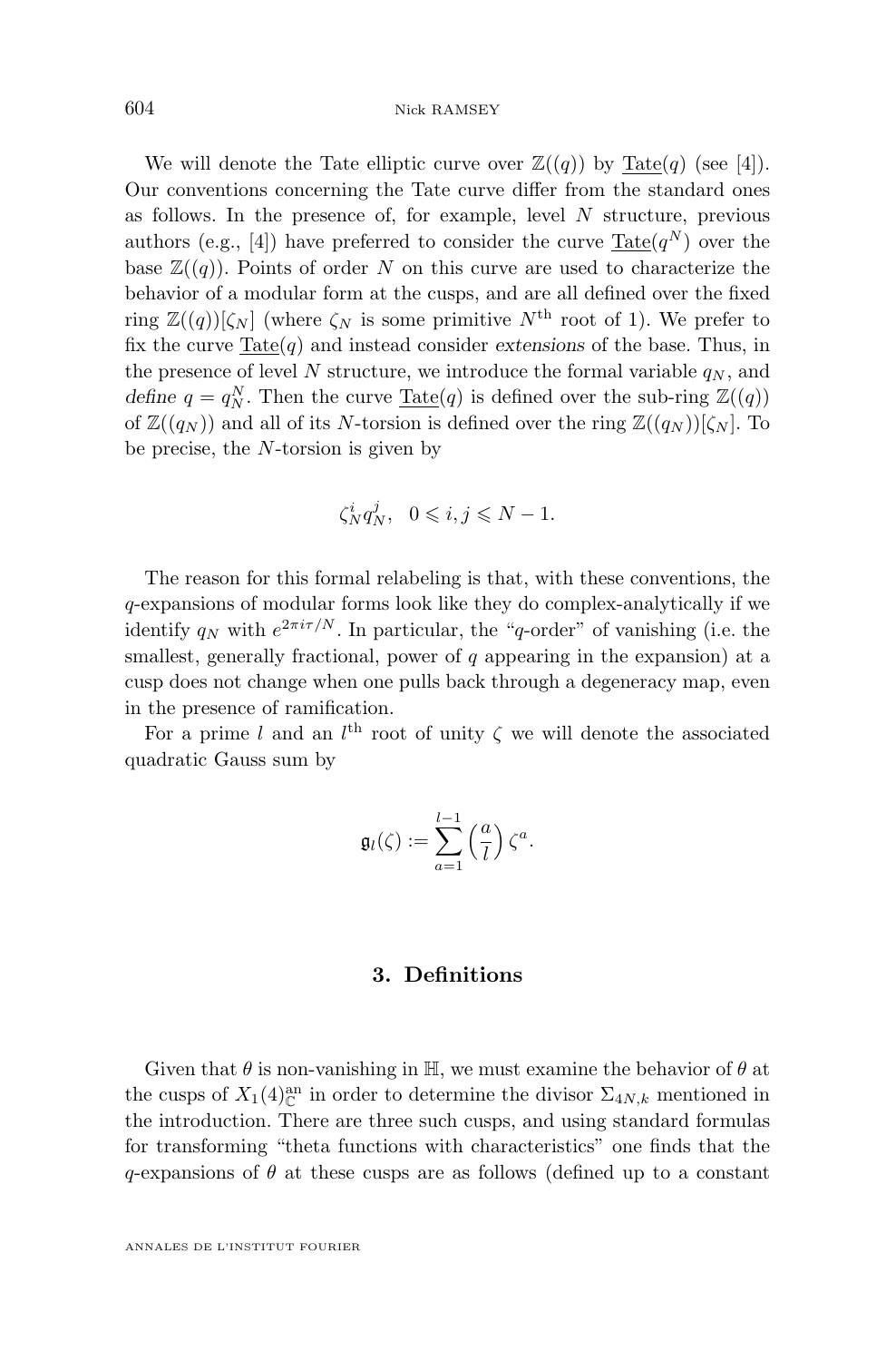<span id="page-7-0"></span>involving powers of 2 and roots of unity, except in the first case).

(3.1)  
\n
$$
\begin{array}{c|c}\n\text{cusp on } X_1(4)^{\text{an}} & q\text{-expansion} \\
\infty & \theta_1(q) := \sum_{n \in \mathbb{Z}} q^{n^2} \\
\theta_3(q) := q_4 \sum_{n \in \mathbb{Z}} q^{n^2 + n} \\
0 & \theta_2(q) := \sum_{n \in \mathbb{Z}} q^{n^2} \\
\end{array}
$$

Recall that in the complex-analytic setting,  $q_h$  is shorthand for  $e^{2\pi i \tau/h}$ .

If F is a rational function on  $X_1(4N)_{\mathbb{C}}^{\text{an}}$ , it follows that  $F \cdot \theta^k$  is holomorphic if and only if  $div(F) \ge -\sum_{4N,k}$ , where

(3.2) 
$$
\Sigma_{4N,k} = \sum_{c \sim 1/2} \frac{k w_c}{4} \cdot c,
$$

the sum is taken over all cusps c on  $X_1(4N)_{\mathbb{C}}^{\text{an}}$  mapping to  $1/2$  on  $X_1(4)_{\mathbb{C}}^{\text{an}}$ under the degeneracy map which multiplies the point of order  $4N$  by  $N$ , and  $w_c$  denotes the width of the cusp c (which coincides with the ramification index of this map at c since  $1/2 \in X_1(4)_{\mathbb{C}}^{an}$  has width 1).

To determine the appropriate replacement for  $\Sigma_{4N,k}$  on the algebraic curve  $X_1(4N)_R$  (R a  $\mathbb{Z}[1/(4N)]$ -algebra), we consider the form  $\theta^4$ . By the transformation formula [\(1.1\)](#page-2-0), this is a modular form of weight 2 for  $\Gamma_1(4)$ . By GAGA and the q-expansion principle,  $\theta^4$  furnishes a section of  $\omega^2$  on the curve  $X_1(4)_{\mathbb{Z}[1/2]}$ . Thus we may evaluate the corresponding rule on pairs  $(Tate(q), P)$  where P runs through the points of order 4 on  $Tate(q)$  (recall the conventions Section [2\)](#page-5-0). There are six such pairs up to isomorphism, and the values are as follows,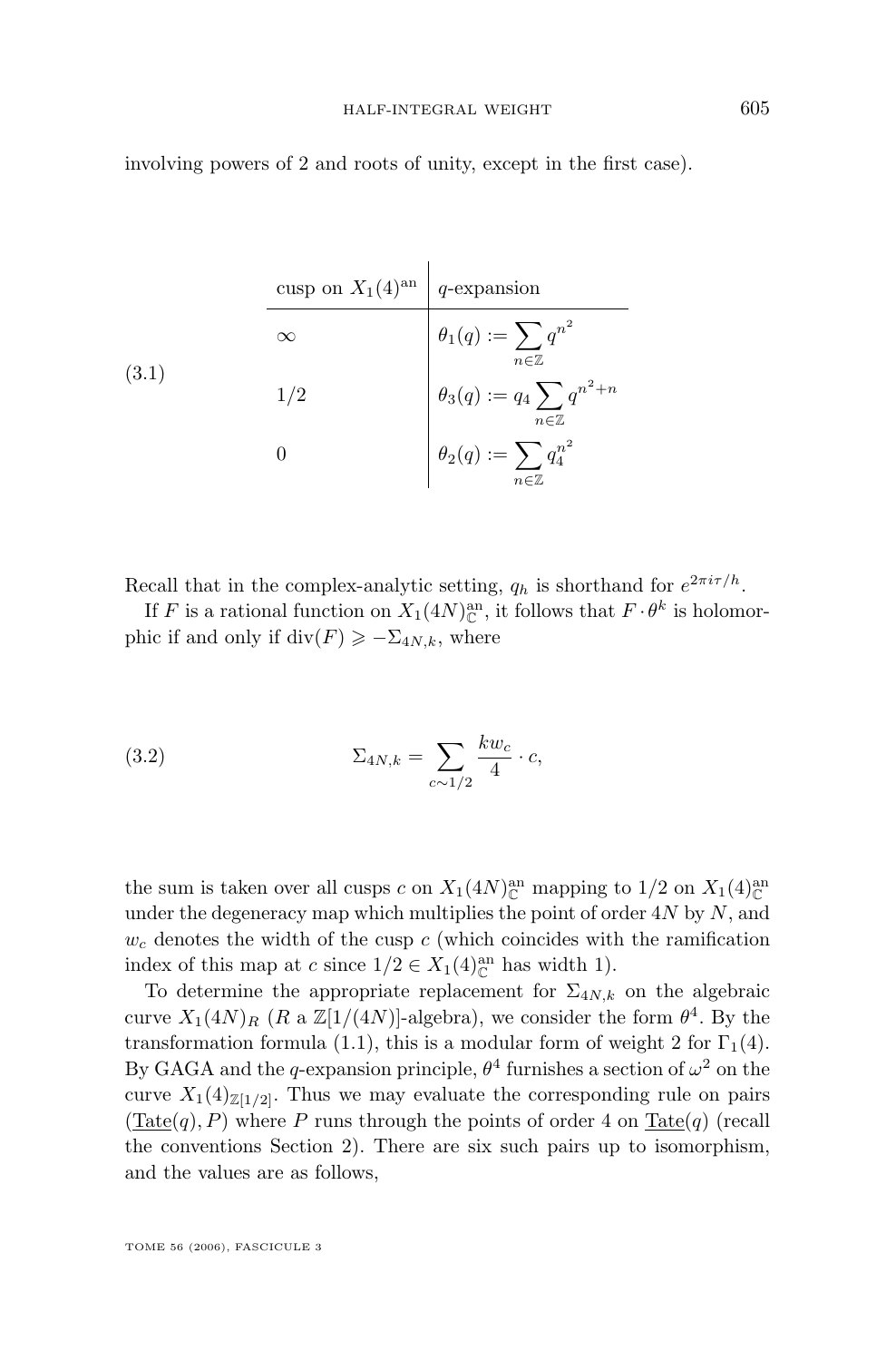<span id="page-8-0"></span>

|       | point on $\underline{\text{Tate}}(q)$ | cusp on $X_1(4)_{\mathbb{C}}^{\text{an}}$ | $q$ -expansion                                                             |
|-------|---------------------------------------|-------------------------------------------|----------------------------------------------------------------------------|
| (3.3) | $\zeta_4$                             | $\infty$                                  | $\left(\sum_{n\in\mathbb{Z}}q^{n^2}\right)$                                |
|       | $\zeta_4q_2$                          | 1/2                                       | $q\left(\sum_{n\in\mathbb{Z}}q^{n^2+n}\right)$                             |
|       | $q_4$                                 | $\boldsymbol{0}$                          | $-\tfrac{1}{4}\left(\sum_{n\in\mathbb{Z}}q_4^{n^2}\right)^4$               |
|       | $\zeta_4q_4$                          | $\boldsymbol{0}$                          | $- \frac{1}{4} \left( \sum_{n \in \mathbb{Z}} (\zeta_4 q_4)^{n^2} \right)$ |
|       | $\zeta_4^2 q_4 = -q_4$                | $\boldsymbol{0}$                          | $-\frac{1}{4}\left(\sum_{n\in\mathbb{Z}}(-q)^{n^2}\right)^4$               |
|       | $\zeta_4^3 q_4 = -\zeta_4 q_4$        | $\boldsymbol{0}$                          | $-\frac{1}{4}\left(\sum(\zeta_4^3q_4)^{n^2}\right)^4$                      |

where we have filled in the middle column by comparison with table [\(3.1\)](#page-7-0).

It is now clear from the table that the cusp associated to the pair  $(Tate(q), \zeta_4q_2)$  is the correct replacement for the cusp  $1/2$  in general. To simplify notation, we will simply denote the cusp on  $X_1(4)_R$  corresponding to this pair by the symbol 1/2, and accordingly *define* a divisor  $\Sigma_{4N,k}$  on the curve  $X_1(4N)_R$  by the formula [\(3.2\)](#page-7-0) for any ring R in which 4N is invertible.

Now that we have a good version of  $\Sigma_{4N,k}$  on  $X_1(4N)_R$ , we enshrine the identification of the Introduction in a *definition*.

DEFINITION  $3.1.$  — Let k be an odd positive integer, let N be any *positive integer, and let* R *be a ring in which* 4N *is invertible. A modular form of weight* k/2 *and level* 4N *is an element of the* R*-module*

$$
M_{k/2}(4N,R) := H^0(X_1(4N)_R, \Sigma_{4N,k}).
$$

We recall from the Introduction that this notation is shorthand for the collection of rational functions F on  $X_1(4N)_R$  with  $\text{div}(F) \geq -\sum_{4N,k}$ . In other words, this is the space of section of the sheaf  $\mathcal{O}(|\Sigma_{4N,k}|)$  associated to the relative effective Cartier divisor  $[\Sigma_{4N,k}]$  on  $X_1(4N)_R$ . The reason for carrying around the Q-divisor  $\Sigma_{4N,k}$  instead of uniformly resorting to its floor  $\Sigma_{4N,k}$  (or equivalently the associated sheaf) is that the latter do not behave well with respect to degeneracy maps and the former does. For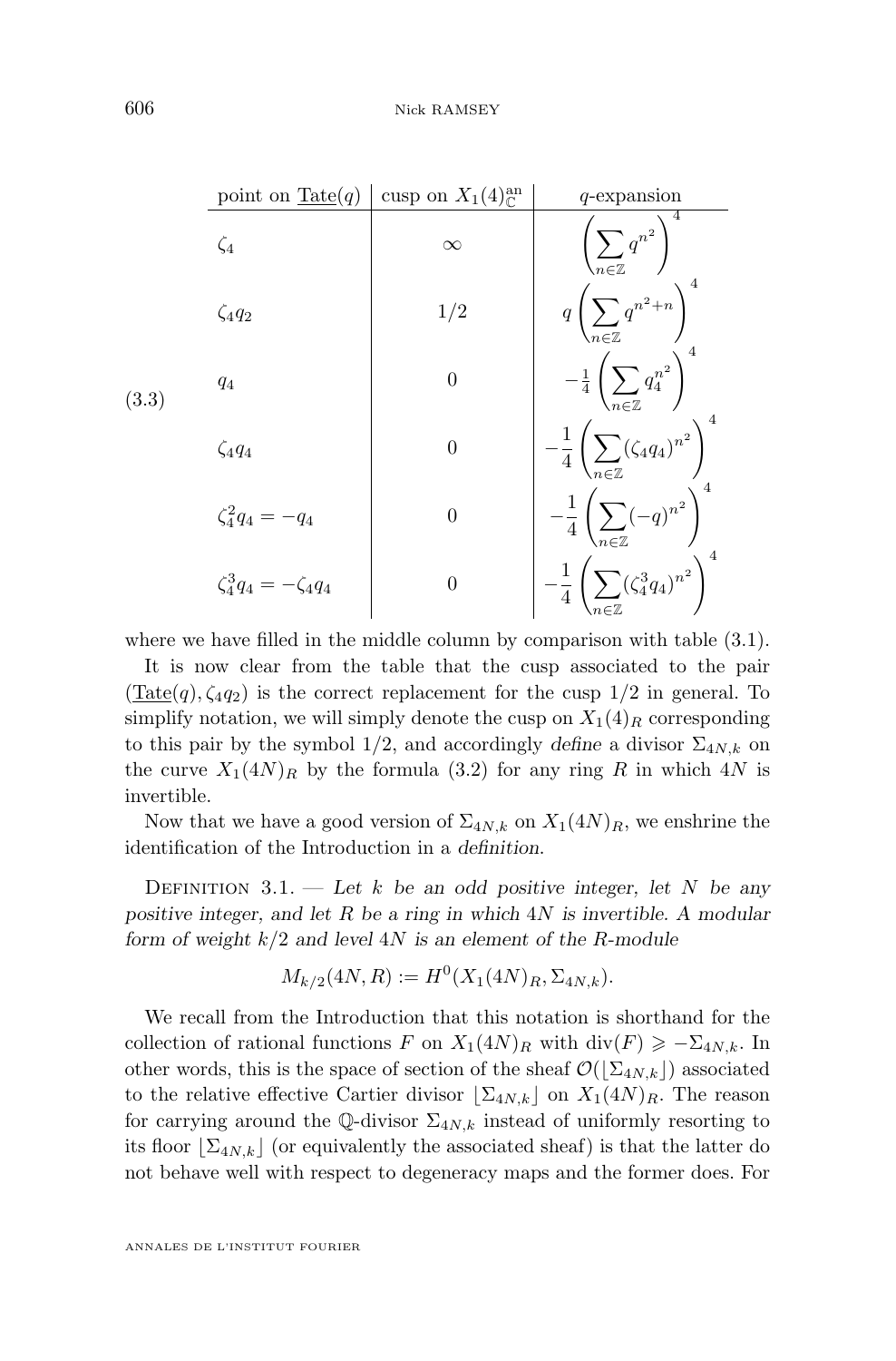example, if  $N|M$  and

$$
\pi: X_1(4M) \to X_1(4N)
$$

denotes the map which multiplies the point by  $M/N$ , then

$$
\pi^* \Sigma_{4N,k} = \Sigma_{4M,k}.
$$

The precise behavior of  $\Sigma_{4N,k}$  under various degeneracy maps will be of critical importance in the sequel.

For  $d \in (\mathbb{Z}/(4N)\mathbb{Z})^{\times}$ , let  $\langle d \rangle$  denote the diamond automorphism of  $X_1(4N)$  corresponding to d. Note that

$$
\langle d \rangle^* \Sigma_{4N,k} = \Sigma_{4N,k}
$$
, for all  $d \in (\mathbb{Z}/(4N)\mathbb{Z})^{\times}$ .

It follows that the group  $(\mathbb{Z}/(4N)\mathbb{Z})^{\times}$  acts on the space  $M_{k/2}(4N,R)$ . For a character

$$
\chi: (\mathbb{Z}/(4N)\mathbb{Z})^{\times} \to R^{\times},
$$

we will denote the *χ*-isotypic component of  $M_{k/2}(4N, R)$  by  $M_{k/2}(4N, \chi, R)$ , and refer to such forms as having "nebentypus  $\chi$ ".

#### **4. Properties**

As in the integral weight case, it will be useful to reinterpret the elements of  $M_{k/2}(4N, R)$  as "rules" which take test objects as input and give some output subject to a few restraints. In particular, we will take as test objects pairs  $(E/S, P)$  where E is an elliptic curve over an R-algebra S and P is a point of order 4N on E. An element F of  $M_{k/2}(4N, R)$  can then be identified with a rule (also called  $F$ ) which takes as input a test object  $(E/S, P)$  and outputs an element of S such that

- if the test objects  $(E/S, P)$  and  $(E'/S, P')$  are isomorphic over S, then  $F(E, P) = F(E', P'),$
- if  $\phi: S \to S'$  is any map of R-algebras and  $(E/S, P)$  is a test object over S, then

$$
F((E, P) \times_S S') = \phi(F(E, P)),
$$

and

• if P is a point of order  $4N$  on Tate $(q)$ , then

$$
F(\underline{\mathrm{Tate}}(q), P) \in q_{4N}^{-e} \mathbb{Z}[[q_{4N}]]
$$

where

$$
e = \frac{4N}{w_c} \text{ord}_c \Sigma_{4N,k} = \begin{cases} Nk & c \sim 1/2 \\ 0 & c \sim 1/2 \end{cases}
$$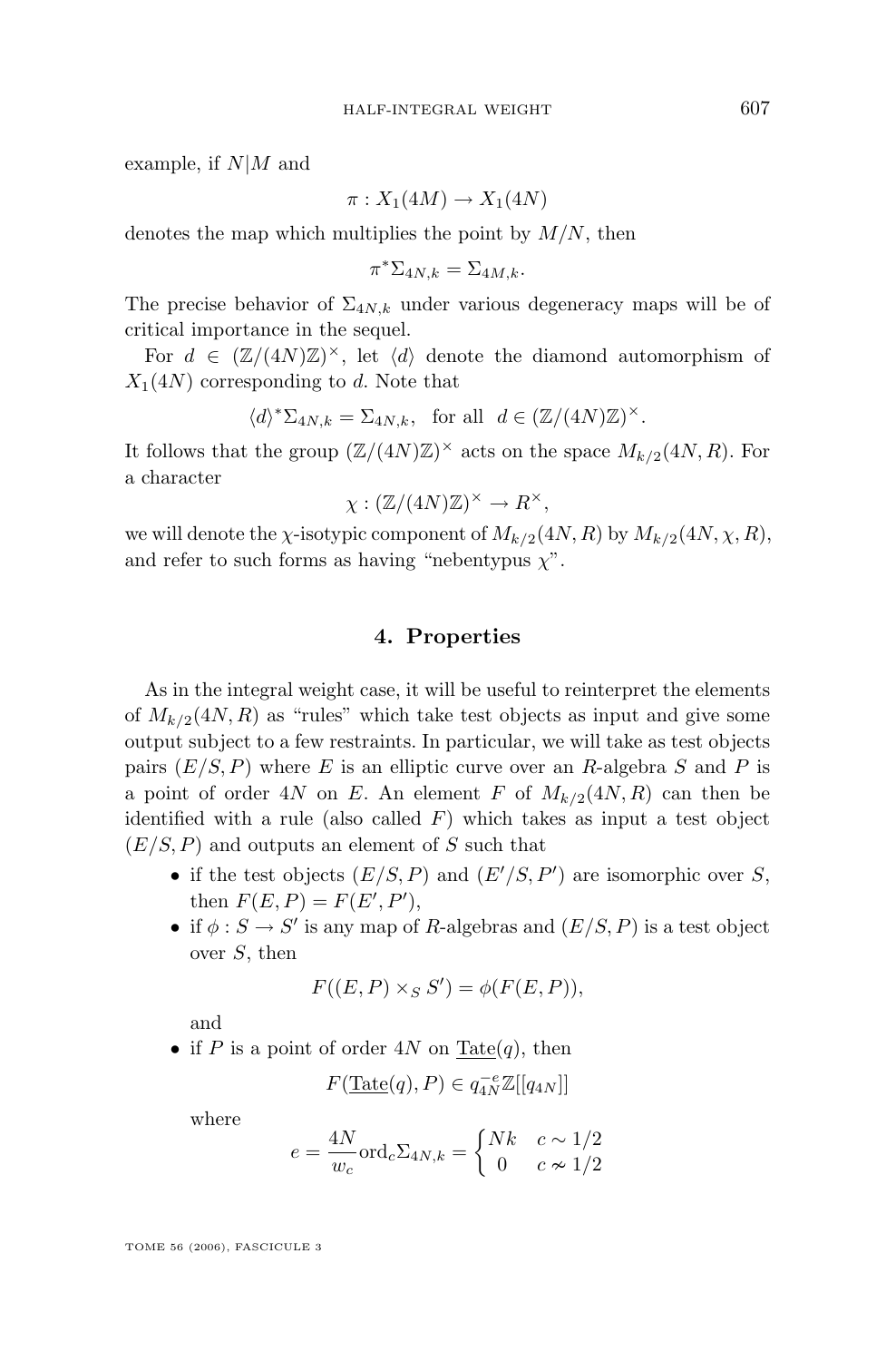<span id="page-10-0"></span>and c is the cusp associated to  $(\text{Tate}(q), P)$ .

With this in mind, we can define define the  $q$ -expansions of a modular form of half-integral weight by evaluating the corresponding rule on pairs  $(Tate(q), P)$  for various points P of order 4N. By the definition of the space  $M_{k/2}(4N, R)$ , these q-expansions will not agree with the classical ones, and will in fact be off exactly by a factor of the corresponding  $q$ -expansion of  $\theta^k$ , and we must adjust accordingly.

To be precise, let P be a point of order 4 on Tate $(q)$ . Then, up to isomorphism,  $P$  is one of the points listed in the first column of Table [3.3.](#page-8-0) Up to roots of unity, the corresponding  $q$ -expansions of  $\theta$  are as follows (see Table [3.1\)](#page-7-0).

|       |              | q-expansion of $\theta$                                                                                                            |
|-------|--------------|------------------------------------------------------------------------------------------------------------------------------------|
|       | $\zeta_4$    | $\overline{n \in \mathbb{Z}}$                                                                                                      |
| (4.1) | $\zeta_4q_2$ | $q_4\sum q^{n^2+n}$<br>$\overline{n \in \mathbb{Z}}$                                                                               |
|       |              | $\zeta_4^k q_4, \ 0 \leqslant k \leqslant 3 \ \bigg\vert \ \frac{1}{1+\zeta_4^k} \sum_{n \in \mathbb{Z}} \zeta_4^{kn^2} q_4^{n^2}$ |

DEFINITION 4.1. — Let  $F \in M_{k/2}(4N, R)$  and let P be a point of order  $4N$  *on* Tate(q). Let  $\theta_P$  be the q-expansion of  $\theta$  in the above table corresponding to the point NP of order 4. The q-expansion of F at  $($ <u>Tate</u> $(q)$ , P $)$ *is*

$$
F(\underline{\mathrm{Tate}}(q), P)\theta_P^k \in \mathbb{Z}((q_{4N})) \otimes R[\zeta_{4N}].
$$

We remark in particular that the definition of  $\Sigma_{4N,k}$  exactly suffices to ensure that all of the q-expansions of an  $F \in M_{k/2}(4N, R)$  are in fact in the subring

$$
\mathbb{Z}[[q_{4N}]] \otimes R[\zeta_{4N}].
$$

That is, such an  $F$  is "holomorphic at the cusps." We will often fix a root of unity  $\zeta_{4N}$ , and refer to the q-expansion at  $(Tate(q), \zeta_{4N})$  as the "q-expansion at  $\infty$ ." The reason is that if  $R = \mathbb{C}$  and we have fixed  $\zeta_{4N} =$  $e^{2\pi i/N}$  $e^{2\pi i/N}$  $e^{2\pi i/N}$ , then under the uniformizations detailed in Section 2 we recover the classical q-expansion at "i $\infty$ ."

Half-integral weight modular forms enjoy a q-expansion principle much like the integral-weight version. As in that case, one must first define modular forms over *modules* as opposed to *rings*. For a  $\mathbb{Z}[1/(4N)]$ -module K, one defines the space of modular forms of weight  $k/2$  and level  $4N$  with coefficients in  $K$  as the collection of rules which associate to each test datum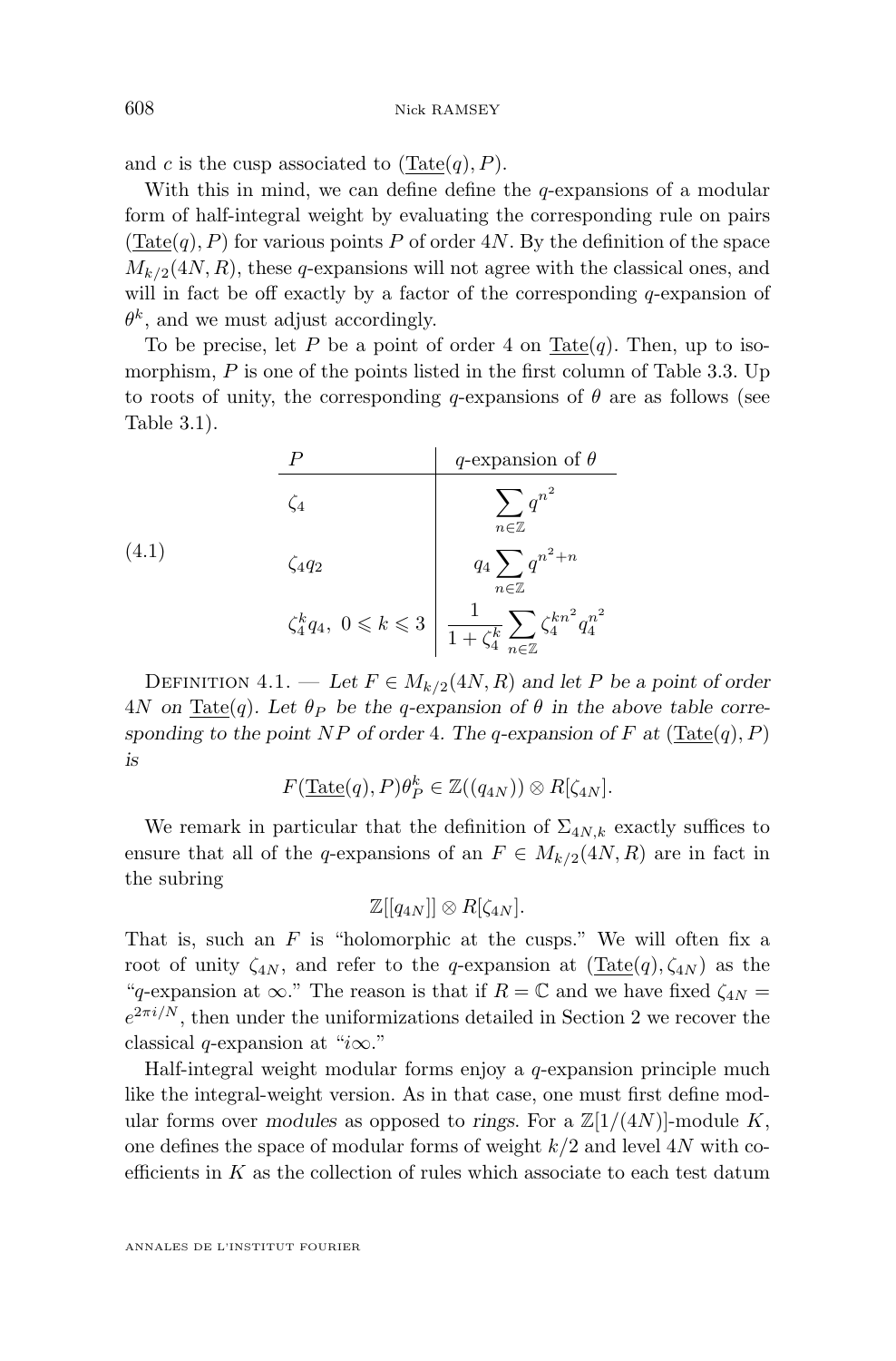$(E, P)$  over a  $\mathbb{Z}[1/(4N)]$ -algebra R, an element of  $R \otimes_{\mathbb{Z}[1/(4N)]} K$ , subject to the usual compatibilities and conditions on the Tate curve. Note that, in the case that  $K$  is in fact a ring, the space so defined in canonically isomorphic to the space we have already defined. However, in contrast to the case of rings, the q-expansions of elements of  $M_{k/2}(4N, K)$  for a  $\mathbb{Z}[1/(4N)]$ -module  $K$ , lie in the ring

$$
\mathbb{Z}[[q_{4N}]] \otimes_{\mathbb{Z}} \mathbb{Z}[1/(4N), \zeta_{4N}] \otimes_{\mathbb{Z}[1/(4N)]} K,
$$

In particular, these q-expansion *do not* agree with the ones defined for rings (even when  $K$  is a ring), though one can still deduce useful information about the "ring"  $q$ -expansions from the "module"  $q$ -expansions. At any rate, it is in the context of the "module"  $q$ -expansion that the  $q$ -expansion principle is most naturally stated.

THEOREM 4.2. — Let  $K \subset L$  be an inclusion of  $\mathbb{Z}[1/(4N)]$ -modules *and let*  $F \in M_{k/2}(4N, L)$ *. Let* P *be a points of order*  $4N$  *on*  $\text{ Tate}(q)$ and suppose that the q-expansion of  $F$  at  $(\text{Tate}(q), P)$  has coefficients in  $\mathbb{Z}[1/(4N), \zeta_{4N}] \otimes_{\mathbb{Z}[1/(4N)]} K$ . Then  $F \in M_{k/2}(4N, K)$ .

*Proof.* — Referring to Table [4.1,](#page-10-0) we see that each of  $\theta_P$  and  $\theta_P^{-1}$  has coefficients in  $\mathbb{Z}[1/(4N), \zeta_{4N}]$ . It follows that the q-expansion of F at  $(\text{Tate}(q), P)$  has coefficients in  $\mathbb{Z}[1/(4N), \zeta_{4N}] \otimes_{\mathbb{Z}[1/(4N)]} K$  if and only if  $F(\text{Tate}(q), P)$  does. If the latter is true, then  $F \in M_{k/2}(4N, K)$  by the ordinary  $q$ -expansion principle in weight 0 (the poles are of no consequence).  $\Box$ 

We wrap up this section with a basic result about changes-of-ring. Any map  $R \to S$  of  $\mathbb{Z}[1/(4N)]$ -algebras induces a map

$$
M_{k/2}(4N,R)\otimes_R S \longrightarrow M_{k/2}(4N,S).
$$

We would like conditions under which this map is an isomorphism. As these are sections of the sheaf  $\mathcal{O}(|\Sigma_{4N,k}|)$ , it suffices by standard base-changing results to see that

$$
H^1(X_1(4N)_R, \mathcal{O}(\lfloor \Sigma_{4N,k} \rfloor) = 0.
$$

THEOREM 4.3. — This vanishing of  $H^1$  holds whenever  $k \geq 5$ .

*Proof. —* By Serre duality it suffices to show that

$$
\deg(\lfloor \Sigma_{4N,k} \rfloor) > \deg(\Omega^1_{X_1(4N)_R}).
$$

Note that the form  $\theta^4$  furnishes a section of  $\omega^2$  on  $X_1(4N)_R$  with divisor  $\Sigma_{4N,4}$ . Also, by the Kodaira-Spencer isomorphism,

$$
\Omega^1_{X_1(4N)} \cong \omega^2(-C)
$$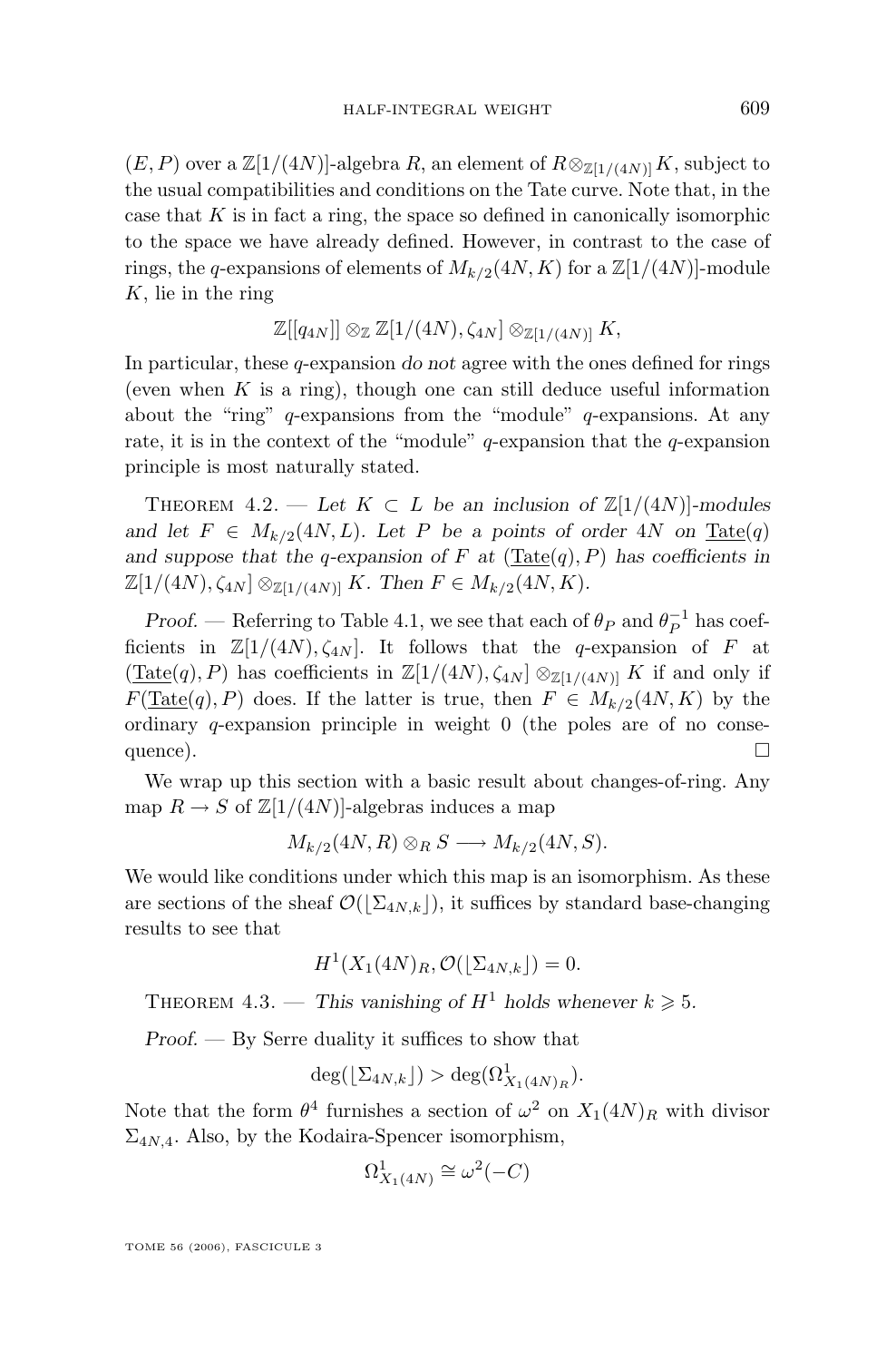<span id="page-12-0"></span>where  $C$  is the divisor of cusps. Thus

$$
\deg(\Omega^1_{X_1(4N)}) = \deg(\omega^2) - |C| < \deg(\Sigma_{4N,4}) \leq \deg(\lfloor \Sigma_{4N,k} \rfloor)
$$
\nwhenever  $k \geq 4$ .

*Remark 4.4.* — In weights  $1/2$  and  $3/2$  this inequality of degrees does not hold in general, the first counterexamples occurring at levels 20 and 68, respectively. The author does not know if base change holds in these cases.

#### **5. The Modular Units**  $\Theta_m$

Let  $m$  be an odd positive integer. In this section we introduce a family of rational functions on  $X_1(4m)$  whose divisors are supposed on the cusps. These functions will later be used to construct the Hecke operators.

Let  $\Theta_m$  be the holomorphic function on  $\mathbb H$  defined by

$$
\Theta_m(\tau) = \frac{\theta(\tau/m)}{\theta(\tau)}.
$$

Note that, for

$$
\gamma = \begin{pmatrix} a & b \\ c & d \end{pmatrix} \in \Gamma_1(4) \cap \Gamma^0(m),
$$

we have

$$
\Theta_m|\gamma=\left(\frac{m}{d}\right)\Theta_m.
$$

Thus  $\Theta_m$  furnishes a holomorphic function on  $(\Gamma_1(4) \cap \Gamma^1(m))\backslash \mathbb{H}$  which descends through the natural map

(5.1) 
$$
(\Gamma_1(4) \cap \Gamma^1(m)) \backslash \mathbb{H} \longrightarrow (\Gamma_1(4) \cap \Gamma^0(m)) \backslash \mathbb{H}
$$

exactly when  $m$  is a square. Let  $d$  denote the extension of this map to

$$
X(\Gamma_1(4) \cap \Gamma^1(m))_{\mathbb{C}}^{\mathop{\rm an}\nolimits} \longrightarrow X_1(\Gamma_1(4) \cap \Gamma^0(m))_{\mathbb{C}}^{\mathop{\rm an}\nolimits} = X_1(4,m)_{\mathbb{C}}^{\mathop{\rm an}\nolimits}.
$$

For  $N \geq 1$  we define two maps

$$
\pi_i: Y_1(4N, m) \longrightarrow Y_1(4N)
$$

by the following two transformations of moduli functors

$$
\pi_1 : (E, P, C) \longmapsto (E, P)
$$
  
\n
$$
\pi_2 : (E, P, C) \longmapsto (E/C, P/C).
$$

We remark that in the complex-analytic uniformizations of these curves given in Section [2,](#page-5-0) these maps are given by  $\pi_1(\tau) = \tau$  and  $\pi_2(\tau) = \tau/m$ .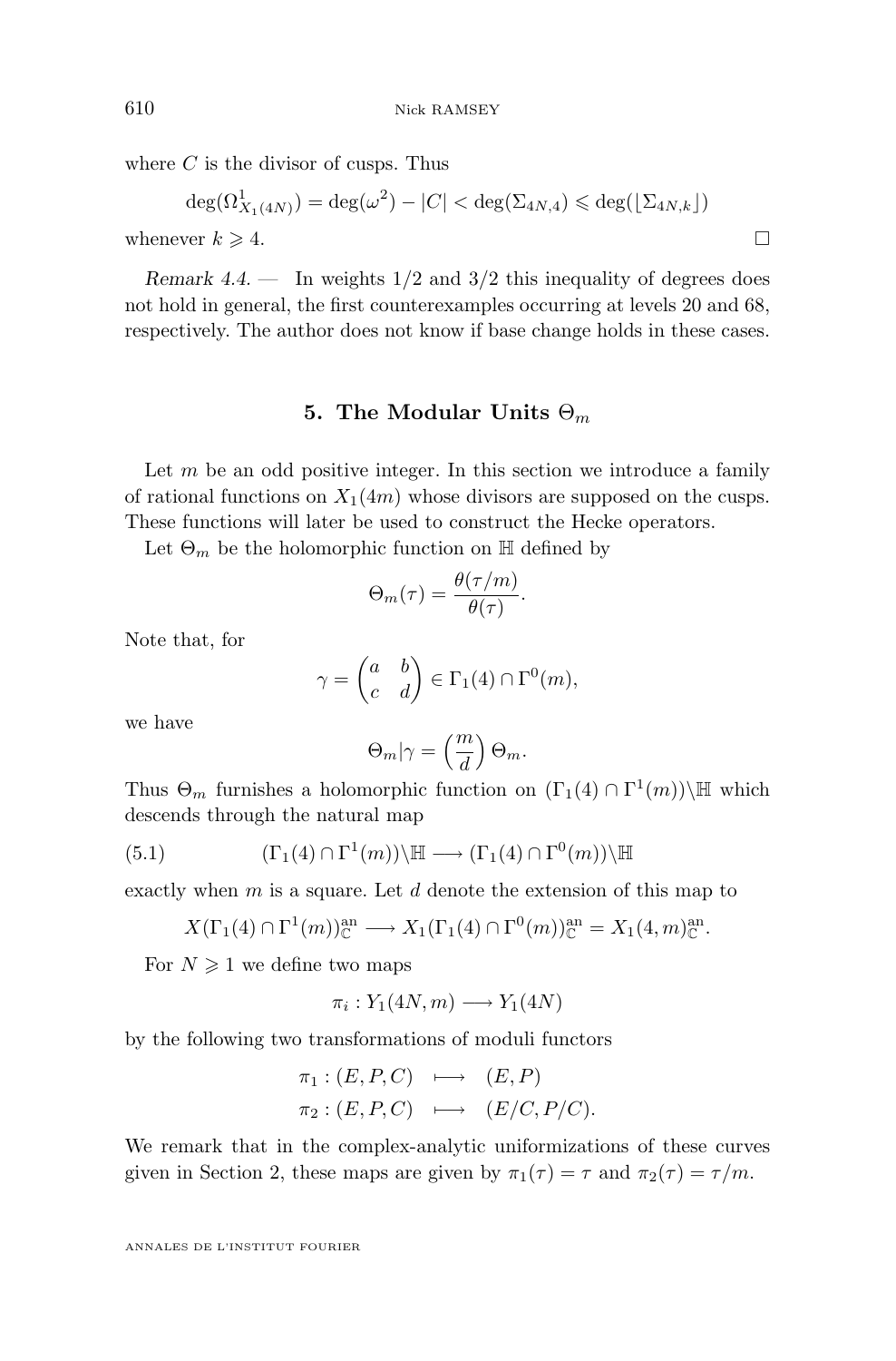<span id="page-13-0"></span>PROPOSITION 5.1. — *The divisor of*  $\Theta_m$  *as a meromorphic function on*  $X(\Gamma_1(4) \cap \Gamma^1(m))_{\mathbb{C}}^{\text{an}}$  is

$$
\mathrm{div}(\Theta_m) = (\pi_2 \circ d)^* \Sigma_{4,1} - (\pi_1 \circ d)^* \Sigma_{4,1}
$$

*Proof. —* It is tempting to deduce this directly from Table [\(3.1\)](#page-7-0) and the "formula"  $\Theta_m = (\pi_2 \circ d)^* \theta / (\pi_1 \circ d)^* \theta$ . The problem is that  $\theta$  has not been realized as the section of any bundle. One way around this is to raise both sides to the fourth power and use the fact that

$$
\theta^4 \in H^0(X_1(4)_{\mathbb{C}}^{\text{an}}, \omega^2) = M_2(\Gamma_1(4), \mathbb{C}).
$$

We have

$$
\Theta_m^4(\tau) = \frac{\theta(\tau/m)^4}{\theta(\tau)^4},
$$

so that

$$
\Theta_m^4 = (\pi_2 \circ d)^* \theta^4 \otimes ((\pi_1 \circ d)^* \theta^4)^{-1}
$$

where we have used the canonical identification

$$
\mathcal{O} = \omega^2 \otimes (\omega^2)^{-1}.
$$

It follows that

$$
4\text{div}_{\mathcal{O}}\Theta_m = \text{div}_{\mathcal{O}}\Theta_m^4
$$
  
= 
$$
\text{div}_{\omega^2}(\pi_2 \circ d)^*\theta^4 - \text{div}_{\omega^2}(\pi_1 \circ d)^*\theta^4
$$
  
= 
$$
(\pi_2 \circ d)^*\text{div}_{\omega^2}\theta^4 - (\pi_1 \circ d)^*\text{div}_{\omega^2}\theta^4.
$$

The desired result will then follow from the fact that  $\text{div}_{\omega^2} \theta^4 = 4\Sigma_{4,1}$  upon division by 4. This fact is easily read off from Table  $(3.3)$ .

Since gcd(4, m) = 1, the groups  $\Gamma_1(4) \cap \Gamma^1(m)$  and  $\Gamma_1(4m)$  are conjugate, and the curves  $X(\Gamma_1(4) \cap \Gamma^1(m))_{\mathbb{C}}^{\text{an}}$  and  $X_1(4m)_{\mathbb{C}}^{\text{an}}$  are isomorphic. One way to realize this isomorphism explicitly is via the moduli interpretation of the latter curve and the map

(5.2) 
$$
X(\Gamma_1(4) \cap \Gamma^1(m))_{\mathbb{C}}^{\mathbf{an}} \longrightarrow X_1(4m)_{\mathbb{C}}^{\mathbf{an}}
$$

given (on noncuspidal points) by

$$
\tau \longmapsto (E_{\tau}, P)
$$

where P is the unique point on  $E_{\tau}$  with  $mP = 1/4$  and  $4P = \tau/m$ . Translating the natural map d into these terms one arrives at the map

$$
d': X_1(4m)_{\mathbb{C}}^{\text{an}} \to X_1(4,m)_{\mathbb{C}}^{\text{an}}
$$

given on noncuspidal points by

$$
(E, P) \longmapsto (E, mP, \langle 4P \rangle).
$$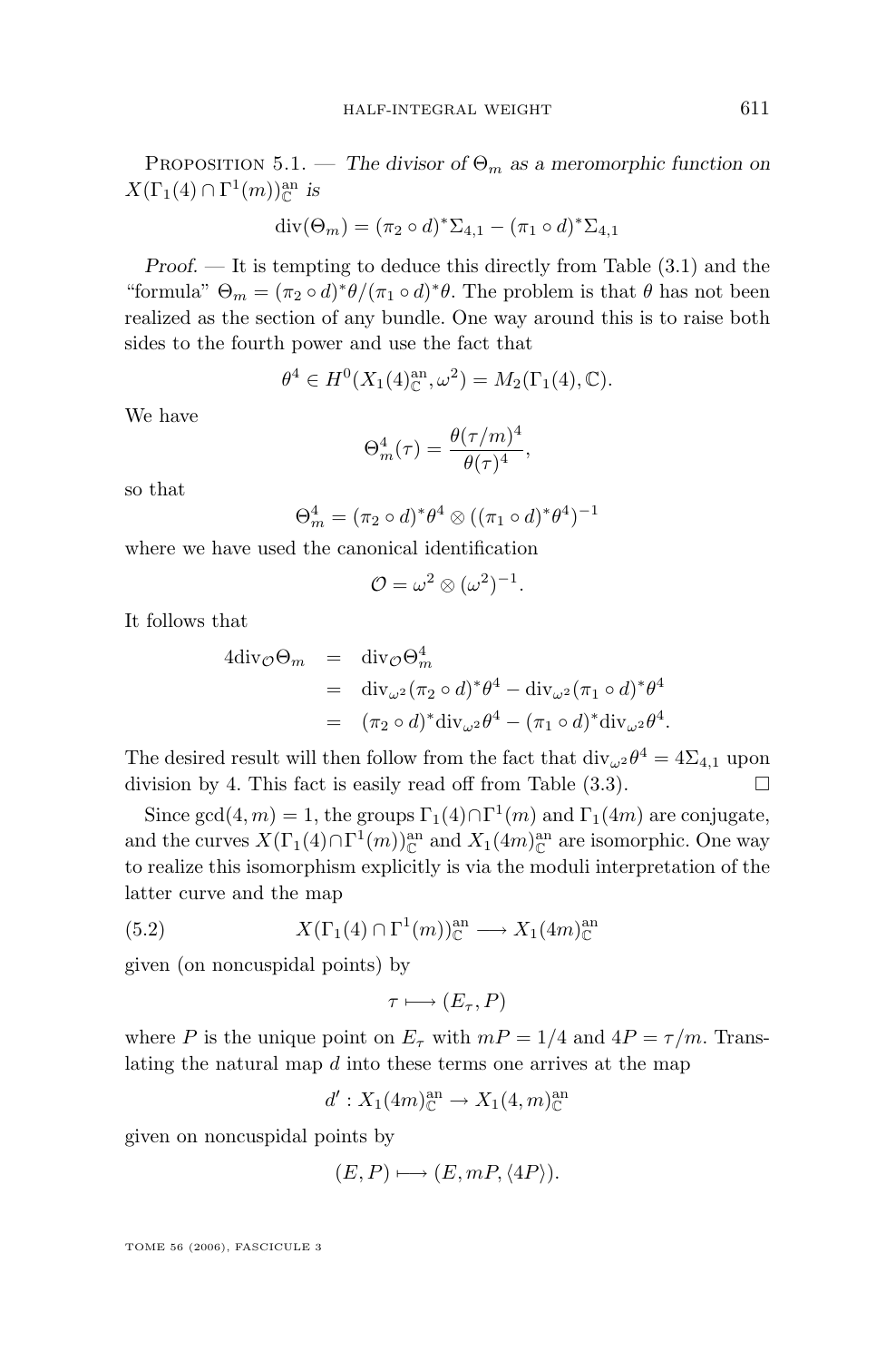<span id="page-14-0"></span>We denote the pullback of  $\Theta_m$  through the (inverse of) the isomorphism [\(5.2\)](#page-13-0) by the same name. It's divisor is then

$$
\mathrm{div}(\Theta_m) = (\pi_2 \circ d')^* \Sigma_{4,1} - (\pi_1 \circ d')^* \Sigma_{4,1}.
$$

Recall that the divisor  $\Sigma_{4N,k}$  is defined more generally on the algebraic curve  $X_1(4N)_R$  for any R in which  $4N$  is invertible. Applying GAGA to  $\Theta_m$  thought of as a section of

$$
\mathcal{O}_{X_1(4m)_{\mathbb{C}}^{\mathrm{an}}}((\pi_2 \circ d')^* \Sigma_{4,1} - (\pi_1 \circ d')^* \Sigma_{4,1}),
$$

we see that  $\Theta_m$  comes from a section (also denoted  $\Theta_m$ ) of the corresponding sheaf on the *algebraic* curve  $X_1(4m)$ <sub>C</sub>. Repeating this argument with  $\Theta_m^{-1}$  as a section of

$$
\mathcal{O}_{X_1(4m)_{\mathbb{C}}^{\mathrm{an}}}((\pi_1 \circ d')^* \Sigma_{4,1} - (\pi_2 \circ d')^* \Sigma_{4,1})
$$

furnishes the opposite inequality of the divisor of  $\Theta_m$  and shows that  $\Theta_m$ is a rational function on the algebraic curve  $X_1(4m)$ <sub>C</sub> with

(5.3) 
$$
\operatorname{div}(\Theta_m) = (\pi_2 \circ d')^* \Sigma_{4,1} - (\pi_1 \circ d')^* \Sigma_{4,1}.
$$

Finally, we note that, as in the analytic case,  $\Theta_m$  descends through the map

$$
d': X_1(4m) \longrightarrow X_1(4,m)
$$

(given by the same transformation of moduli functors as above) exactly when  $m$  is a square. To see this, note that the group

$$
(\mathbb{Z}/4m\mathbb{Z})^{\times} \cong (\mathbb{Z}/4\mathbb{Z})^{\times} \times (\mathbb{Z}/m\mathbb{Z})^{\times}
$$

acts on the curve  $X_1(4m)_{\mathbb{C}}$  in the usual way by scaling the point of order 4m. One sees by passage to the analytic world that the action of  $(\mathbb{Z}/m\mathbb{Z})^{\times}$ on  $\Theta_m$  by pullback is again given by the character  $(m/\cdot)$ .

In the next section, we will need a few q-expansions of  $\Theta_m$  in terms of Tate curves. To compute these expansions, one must translate this data into complex-analytic data and compute with standard transformation formulas for  $\theta$ . To do this, we proceed as follows. Let  $\mathcal R$  denote the subring  $\mathbb C((q_{4m}))$ consisting of q-expansions of holomorphic functions in the upper half-plane H which are invariant under translation by 4m, and for  $\tau \in \mathbb{H}$  let  $\phi_{\tau}$  denote the map

$$
\begin{array}{ccc}\mathcal{R} & \longrightarrow & \mathbb{C} \\ \sum a_n q_{4m}^n & \longmapsto & \sum a_n e^{\frac{2\pi i n \tau}{4m}}.\end{array}
$$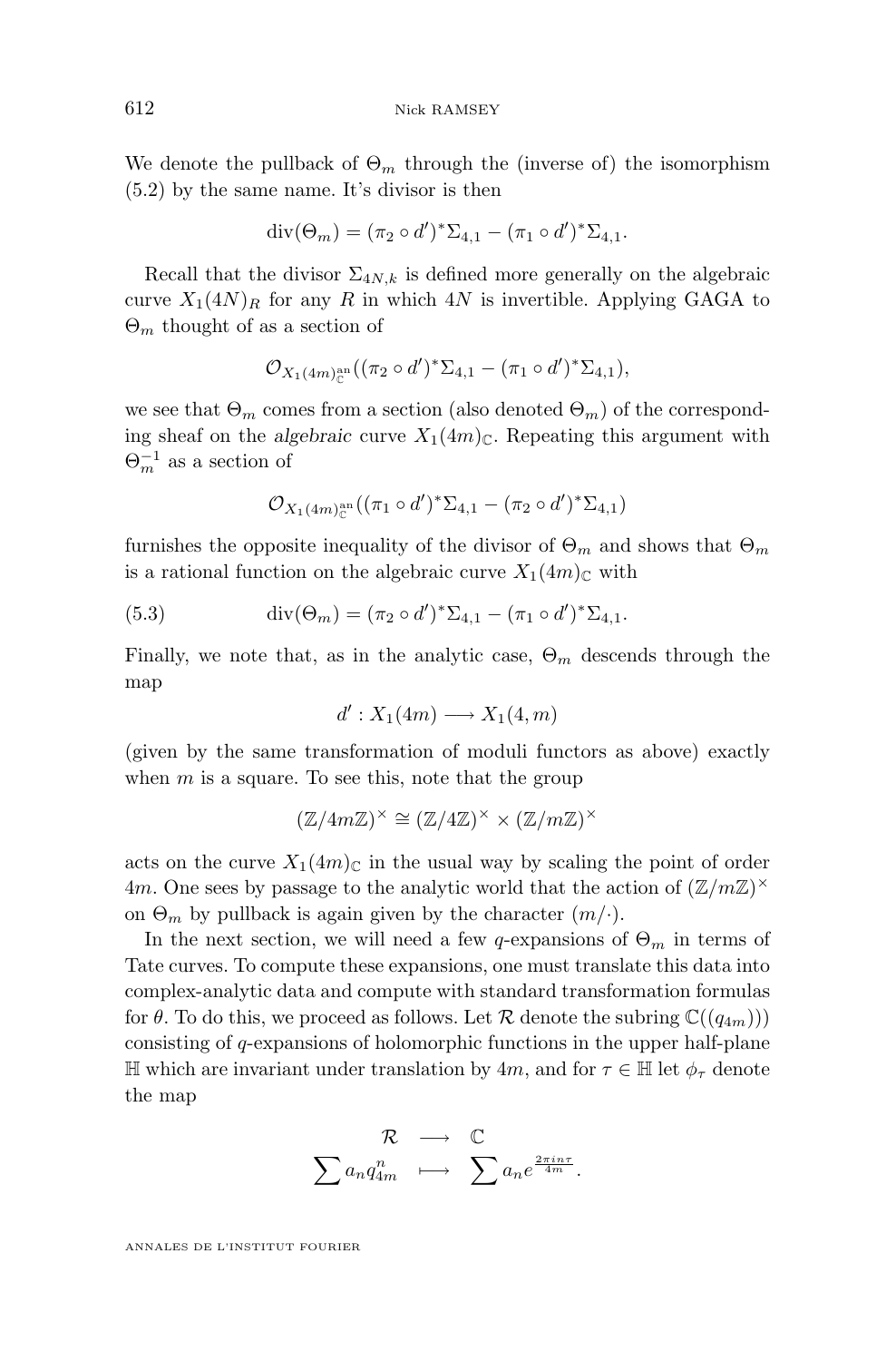For any point P of order  $4m$  on  $\text{Tate}(q)$ , the pair  $(\text{Tate}(q), P)$  is defined over  $\mathbb{Z}[1/(4m), \zeta_4, \zeta_m]$  ( $(q_{4m})$ ), and if we pick an embedding of the coefficient ring

 $\iota : \mathbb{Z}[1/(4m), \zeta_4, \zeta_m] \hookrightarrow \mathbb{C}$ 

and base change (Tate $(q)$ , P) to  $\mathbb{C}((q_{4m}))$  accordingly, the result is actually defined over  $\mathcal R$  (simply look at the defining equations of  $\text{Tate}(q)$ ). Moreover, if we then base change to  $\mathbb C$  via the map  $\phi_{\tau}$ , we arrive at a pair  $(E_{\tau}, P')$ for some point  $P'$  of order  $4m$  on  $E_{\tau}$ . Thus

$$
\phi_{\tau}(\iota(\Theta_m(\underline{\mathrm{Tate}}(q), P))) = \Theta_m(E_{\tau}, P') = \Theta_m(\gamma \tau)
$$

where

$$
\gamma = \begin{pmatrix} a & b \\ c & d \end{pmatrix} \in SL_2(\mathbb{Z})
$$

is chosen so that the isomorphism

$$
E_{\tau} \xrightarrow{\sim} E_{\gamma\tau}
$$

$$
z \longmapsto \frac{z}{c\tau + d}
$$

carries the point P' to the unique point P'' on  $E_{\gamma\tau}$  such that  $4P'' =$  $\gamma\tau/m$  and  $mP'' = 1/4$ . Now  $\Theta_m(\gamma\tau)$  can be worked out explicitly from the definition of  $\Theta_m$ , and the desired expansion is easily read off.

We illustrate this technique by computing one of these  $q$ -expansions. Fix a primitive  $4^{\text{th}}$  root of 1,  $\zeta_4$ . If  $\zeta_m$  is any  $m^{\text{th}}$  root of 1 (not necessarily primitive), and P is the unique point of order  $4m$  with  $4P = \zeta_m q_m$  and  $mP = \zeta_4$ , then we claim that

$$
\Theta_m(\underline{\text{Tate}}(q), P) = \frac{\sum_{n \in \mathbb{Z}} \zeta_m^{n^2} q_m^{n^2}}{\sum_{n \in \mathbb{Z}} q^{n^2}}.
$$

We specify the embedding  $\iota$  by sending  $\zeta_4$  to i and  $\zeta_m$  to  $e^{2\pi i k/m}$  for some integer  $k$ . Thus

$$
\phi_{\tau}(\iota(\Theta_m(\underline{\mathrm{Tate}}(q),P))) = \Theta_m(E_{\tau},P')
$$

where P' is the unique point on  $E_{\tau}$  such that  $4P' = (k+\tau)/m$  and  $mP' =$ 1/4. One then notes that matrix

$$
\gamma = \begin{pmatrix} 1 & k \\ 0 & 1 \end{pmatrix}
$$

has the desired property. That is, that the isomorphism

$$
\begin{array}{ccc}\nE_{\tau} & \stackrel{\sim}{\longrightarrow} & E_{\tau+k} \\
z & \longmapsto & z\n\end{array}
$$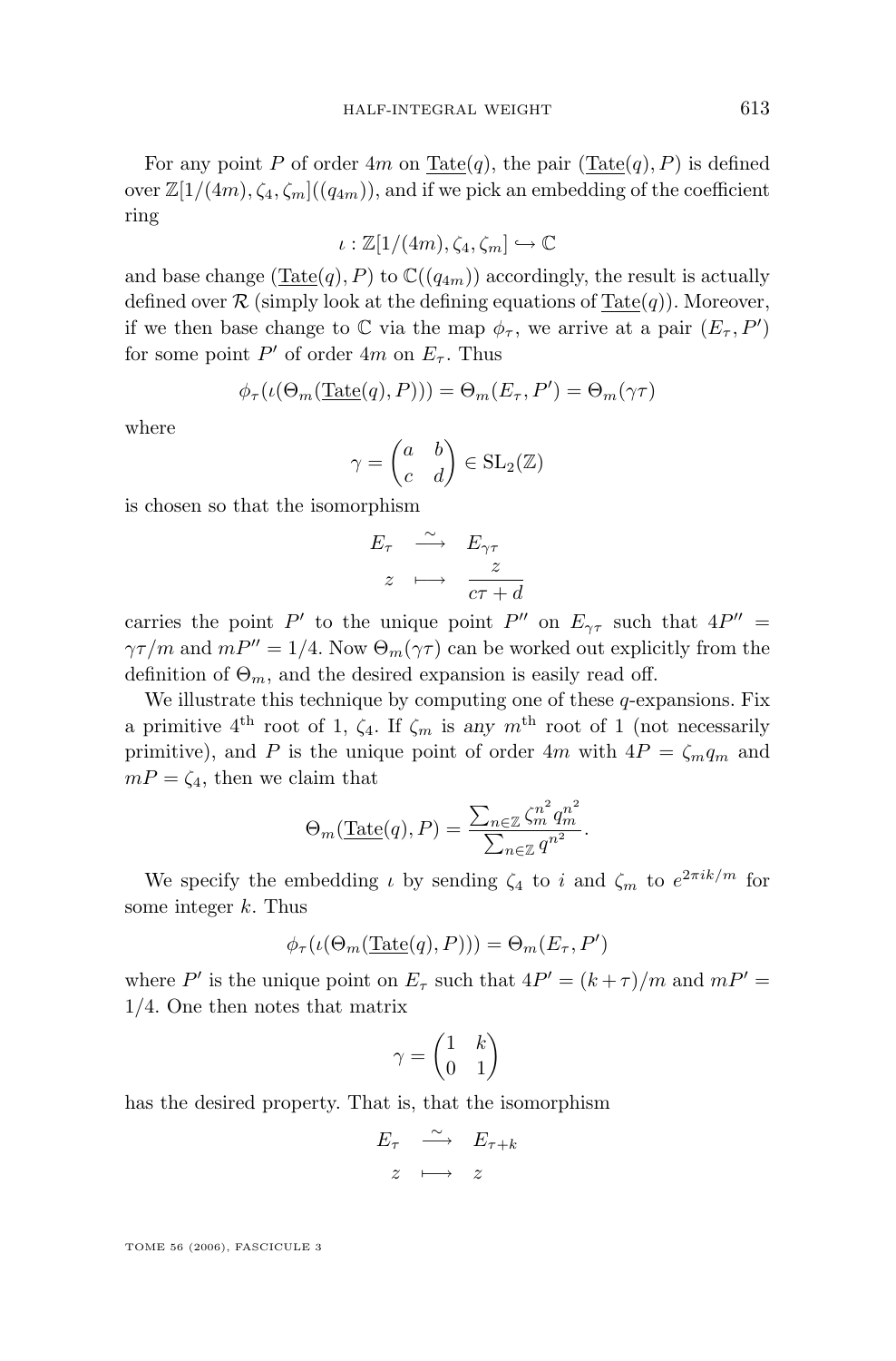sends P' to the unique point on  $E_{\tau+k}$  with  $4P' = (k+\tau)/m = \gamma\tau/m$  and  $mP' = 1/4$ . Thus we are lead to

$$
\Theta_m(\tau+k) = \frac{\theta(\frac{\tau+k}{m})}{\theta(\tau+k)} = \frac{\sum_{n \in \mathbb{Z}} e^{2\pi i n^2 \frac{\tau+k}{m}}}{\sum_{n \in \mathbb{Z}} e^{2\pi i n^2 (\tau+k)}} = \frac{\sum_{n \in \mathbb{Z}} (e^{2\pi i k/m})^{n^2} (e^{2\pi i \tau/m})^{n^2}}{\sum_{n \in \mathbb{Z}} (e^{2\pi i \tau})^{n^2}}.
$$

This implies that the q-expansion is as claimed, by the definitions of  $\iota$  and  $\phi_{\tau}$ .

Note in particular that this q-expansion with  $\zeta_m = 1$  corresponds to a  $\mathbb{Z}[1/(4m)]$ -rational cusp and has rational coefficients. By the q-expansion principle (in weight zero), we see that  $\Theta_m$  is in fact defined over  $\mathbb{Z}[1/(4m)]$ . That is,  $\Theta_m$  extends to a rational function on  $X_1(4m)_{\mathbb{Z}[1/(4m)]}$  with divisor given by  $(5.3)$ .

In the special case  $m = l^2$  with l and odd prime, we have two more q-expansions. The procedure used to derive these is exactly as illustrated above. We omit the details for brevity. Recall that  $\Theta_{l^2}$  descends to  $X_1(4, l^2)$ in this case. Let  $\zeta_{l^2}$  be a primitive  $(l^2)^{\text{th}}$  root of unity. Then we have

$$
\Theta_{l^2}(\underline{\operatorname{Tate}}(q), \zeta_4, \langle \zeta_{l^2} \rangle) = l \frac{\sum_{n \in \mathbb{Z}} q^{l^2 n^2}}{\sum_{n \in \mathbb{Z}} q^{n^2}}
$$

and

$$
\Theta_{l^2}(\underline{\mathrm{Tate}}(q), \zeta_4, \langle \zeta_{l^2} q_l \rangle) = \left(\frac{-1}{l}\right) \mathfrak{g}_l(\zeta_{l^2}^l) \frac{\sum_{n \in \mathbb{Z}} \zeta_{l^2}^{l n^2} q^{n^2}}{\sum_{n \in \mathbb{Z}} q^{n^2}}
$$

Finally, we will need one more expansion in the special case  $m = l$ , and odd prime. Let  $\zeta_l$  be a primitive  $l^{\text{th}}$  root of unity, and P be the unique point of order 4l with  $4P = \zeta_l$  and  $lP = \zeta_4$ , then

$$
\Theta_l(\underline{\mathrm{Tate}}(q), P) = \mathfrak{g}_l(\zeta_l) \frac{\sum_{n \in \mathbb{Z}} q^{ln^2}}{\sum_{n \in \mathbb{Z}} q^{n^2}}.
$$

#### **6. Hecke Operators**

As explained in the Introduction, in order to construct Hecke operators on the space  $M_{k/2}(4N, R)$ , we look for rational functions  $\Theta$  on  $X_1(4N, m)$ with the property that

$$
\mathrm{div}(\Theta) = \pi_2^* \Sigma_{4N,k} - \pi_1^* \Sigma_{4N,k}.
$$

The following theorem is the manifestation in this formalism of the classical fact that in half-integral weight, good Hecke operators occur only for square indices.

<span id="page-16-0"></span>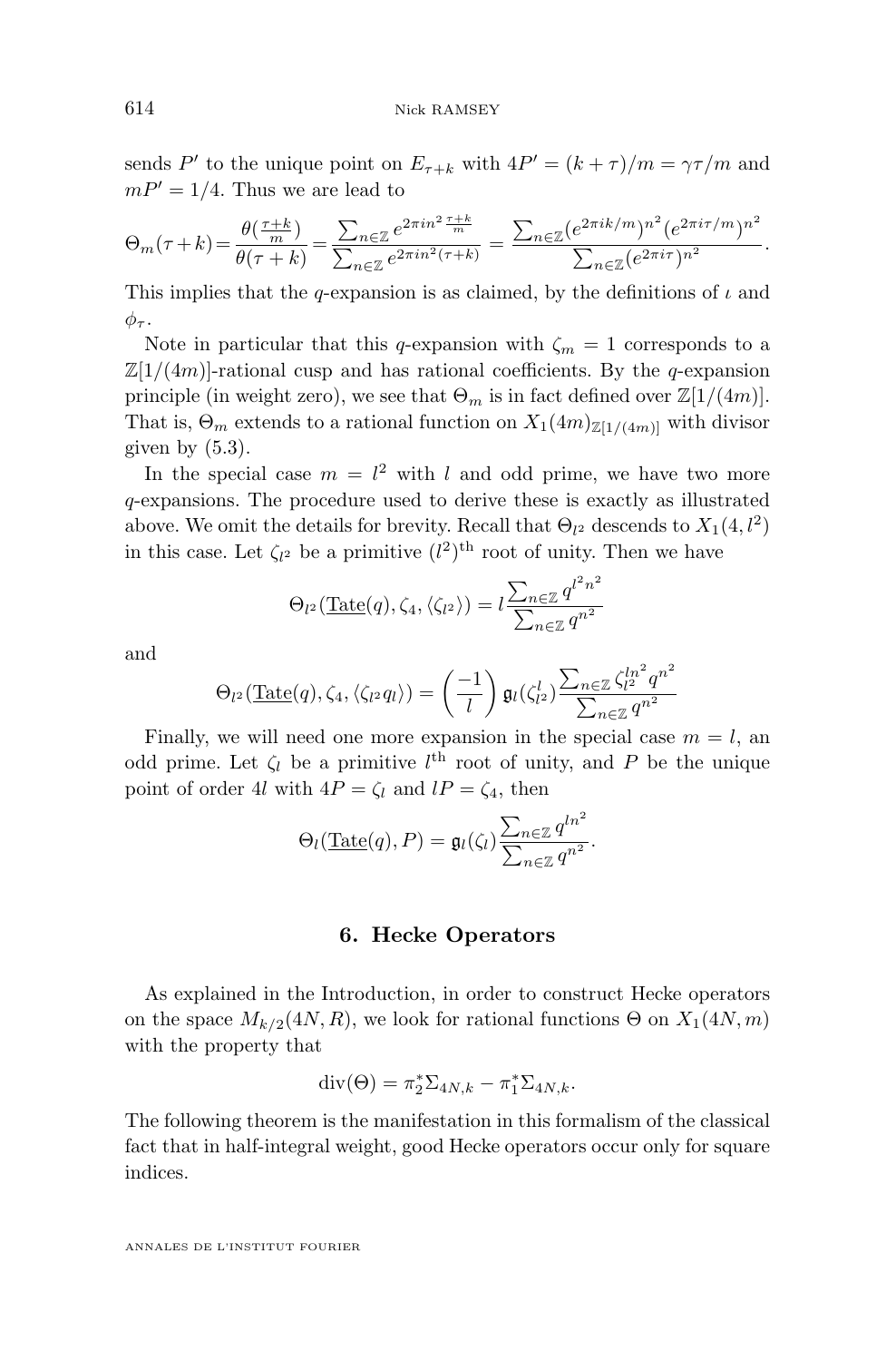THEOREM 6.1. — Let m be a positive integer with  $gcd(4N, m) = 1$ , and *let* R *be a ring in which* 4Nm *is invertible. Then there exists a rational*  $function \Theta$  *on*  $X_1(4N, m)_R$  *with* 

$$
\operatorname{div}(\Theta) = \pi_2^* \Sigma_{4N,k} - \pi_1^* \Sigma_{4N,k}
$$

*if and only if* m *is a square. In case* m *is a square, such a* Θ *is unique up to multiplication by a constant in* R×*.*

*Proof. —* The uniqueness statement is clear. Suppose that Θ has the specified divisor. Then  $d^* \Theta$  is a rational function on  $X_1(4Nm)$  with divisor

$$
d'^*(\pi_2^*\Sigma_{4N,k}-\pi_1^*\Sigma_{4N,k})=(\pi_2\circ d')^*\Sigma_{4N,k}-(\pi_1\circ d')^*\Sigma_{4N,k}.
$$

By Proposition [5.1](#page-12-0) and the compatibility of  $\Sigma_{4N,k}$  with pullback through the standard map

$$
X_1(4Nm) \longrightarrow X_1(4m),
$$

this is the divisor of  $\Theta_m^k$  on  $X_1(4Nm)$ . Thus  $\Theta$  and  $\Theta_m^k$  agree up to a constant, and the "only if" statement follows from the fact that  $\Theta_m^k$  descends through  $d'$  if and only if m is a square (note that we are using that k is odd here, as we must). The "if" statement follows simply because  $\Theta_m^k$  furnishes a function on  $X_1(4N, m)$  with the desired divisor when m is a square.  $\Box$ 

Let l be a prime not dividing  $4N$  and let R be a ring in which  $4Nl$  is invertible. We define  $T_{l^2}$  to be the endomorphism of  $M_{k/2}(4N, R)$  defined by

$$
F \longmapsto \frac{1}{l^2} \pi_{1*} (\pi_2^* F \cdot \Theta_{l^2}^k).
$$

Note that this endomorphism preserves the subspaces  $M_{k/2}(4N, R, \chi)$  for each character  $\chi$ . The following result says that this definition agrees with the classical one, as in ([\[8\]](#page-26-0)).

THEOREM 6.2. — *Fix a primitive*  $(4N)$ <sup>th</sup> *root of unity*  $\zeta_{4N}$  *and let*  $\infty$ *denote the corresponding cusp. Let*  $F \in M_{k/2}(4N, R, \chi)$  *have q-expansion*  $\sum a_n q^n$  at  $\infty$ . Then the modular form  $T_{l^2}F$  has q-expansion  $\sum b_n q^n$  at  $\infty$ *where*

$$
b_n = a_{l^2n} + \chi(l) \left(\frac{-1}{l}\right)^{\frac{k-1}{2}} l^{\frac{k-1}{2}-1} \left(\frac{n}{l}\right) a_n + \chi(l^2) l^{k-2} a_{n/l^2}.
$$

*Proof. —* We are given that

$$
F(\underline{\mathrm{Tate}}(q), \zeta_{4N}) \cdot \left(\sum_{n \in \mathbb{Z}} q^{n^2}\right)^k = \sum a_n q^n.
$$

The quantity

$$
\pi_{1*}(\pi_2^* F \cdot \Theta_{l^2}^k)(\underline{\mathrm{Tate}}(q), \zeta_{4N})
$$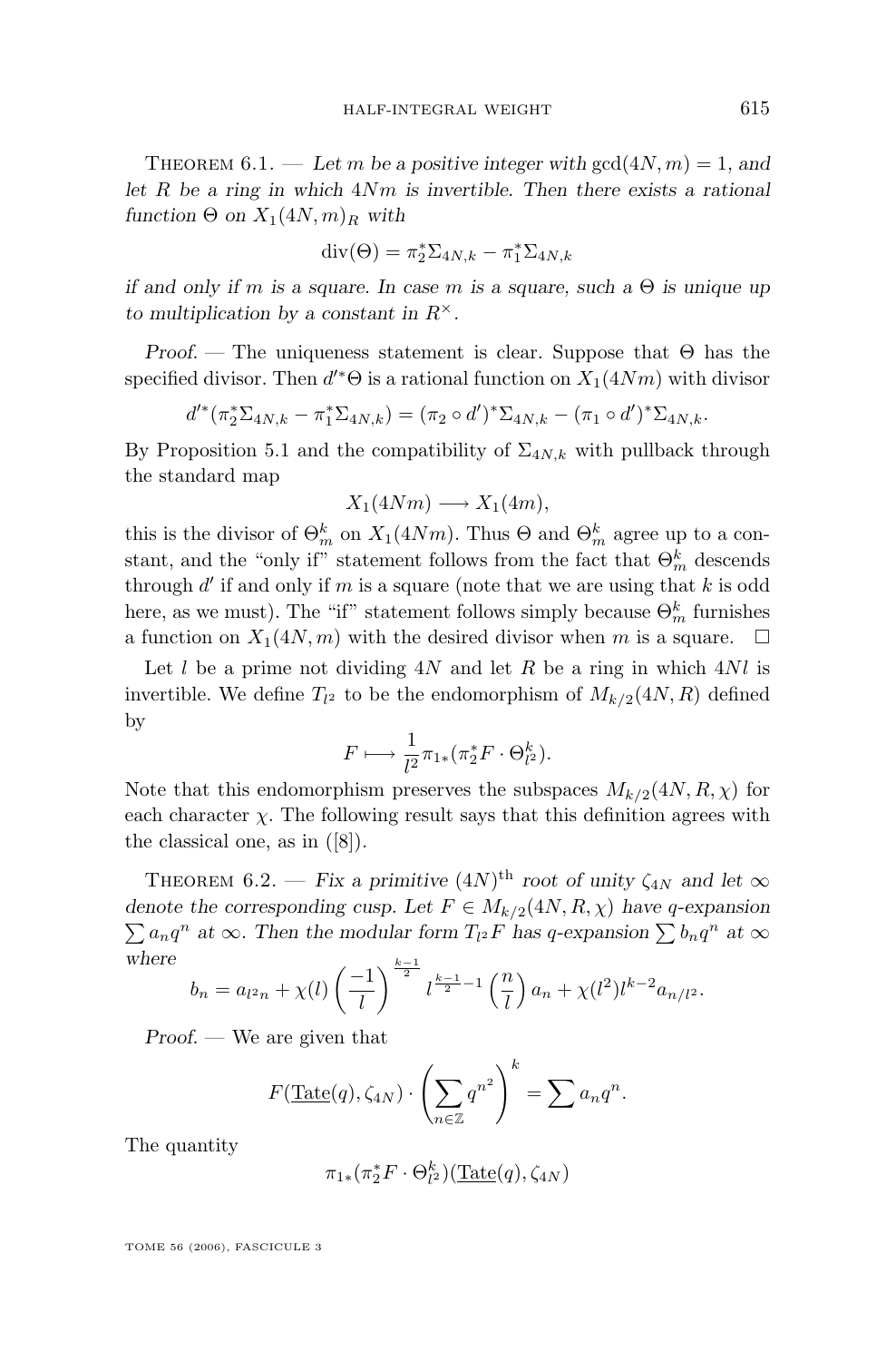is a sum over the cyclic subgroups of order  $l^2$  on  $\underline{\text{Tate}}(q)$ . These subgroups are of three types, and we shall compute the corresponding contributions to the above sum one by one. Choose a primitive root  $\zeta_{l^2}$  as above.

Firstly, there is the lone subgroup  $\langle \zeta_{l^2} \rangle$ . Passing to the quotient we find

$$
(\underline{\text{Tate}}(q)/\langle \zeta_{l^2} \rangle, \zeta_{4N}/\langle l^2 \rangle) \cong (\underline{\text{Tate}}(q^{l^2}), \zeta_{4N}^{l^2})
$$

so that the contribution of this subgroup to the sum is

$$
F(\text{Tate}(q^{l^2}), \zeta_{4N}^{l^2})\Theta_{l^2}(\text{Tate}(q), \zeta_{4N}, \langle \zeta_{l^2} \rangle)^k
$$
  
= 
$$
F(\text{Tate}(q^{l^2}), \zeta_{4N}^{l^2}) \left(l \frac{\sum_{n \in \mathbb{Z}} q^{l^2 n^2}}{\sum_{n \in \mathbb{Z}} q^{n^2}}\right)^k
$$
  
= 
$$
\chi(l^2)l^k \frac{\sum_{n \in \mathbb{Z}} q^{n^2 n^2}}{\left(\sum_{n \in \mathbb{Z}} q^{n^2}\right)^k}
$$

where we have used the q-expansion formulas for  $\Theta_{l^2}$  from the previous section.

Secondly, there are the subgroups  $\langle \zeta_{l^2}^i q_{l^2} \rangle$  for  $0 \leq i \leq l^2 - 1$ . Note that

$$
(\underline{\mathrm{Tate}}(q)/\langle \zeta_1^i q_{l^2} \rangle, \zeta_{4N}/\langle \zeta_{4N}^i q_{l^2} \rangle) \cong (\underline{\mathrm{Tate}}(\zeta_{4N}^i q_{l^2}), \zeta_{4N}),
$$

so that these subgroups collectively contribute

$$
\sum_{i=0}^{l^2-1} F(\underline{\text{Tate}}(\zeta_{l^2}^i q_{l^2}), \zeta_{4N}) \Theta_{l^2}(\underline{\text{Tate}}(q), \zeta_{4N}, \langle \zeta_{l^2}^i q_{l^2} \rangle)^k
$$
\n
$$
= \sum_{i=0}^{l^2-1} F(\underline{\text{Tate}}(\zeta_{l^2}^i q_{l^2}), \zeta_{4N}) \left( \frac{\sum_{n \in \mathbb{Z}} \zeta_{l^2}^{in^2} q_{l^2}^{n^2}}{\sum_{n \in \mathbb{Z}} q^{n^2}} \right)^k
$$
\n
$$
= \sum_{i=0}^{l^2-1} \frac{\sum_{n} a_n (\zeta_{l^2}^i q_{l^2})^n}{(\sum_{n \in \mathbb{Z}} q^{n^2})^k} = l^2 \frac{\sum_{n \in \mathbb{Z}} a_{l^2 n} q^n}{(\sum_{n \in \mathbb{Z}} q^{n^2})^k}.
$$

Lastly, there are the subgroups  $\langle \zeta_i^j \rangle$  $\langle i \rangle_{l^2} q_l \rangle$  for  $1 \leqslant j \leqslant l-1$ . Note that

$$
(\underline{\mathrm{Tate}}(q)/\langle \zeta_{l^2}^j q_l \rangle, \zeta_{4N}/\langle \zeta_{l^2}^j q_l \rangle) \cong (\underline{\mathrm{Tate}}(\zeta_l^j q), \zeta_{4N}^l).
$$

Thus the collective contribution of these terms is

$$
\sum_{j=1}^{l-1} F(\underline{\mathrm{Tate}}(\zeta_l^j q), \zeta_{4N}^l) \Theta_{l^2}(\underline{\mathrm{Tate}}(q), \zeta_{4N}, \langle \zeta_{l^2}^j q_l \rangle)^k
$$
\n
$$
= \sum_{j=1}^{l-1} F(\underline{\mathrm{Tate}}(\zeta_l^j q), \zeta_{4N}^l) \left( \left( \frac{-1}{l} \right) \mathfrak{g}_l(\zeta_l^j) \frac{\sum_{n \in \mathbb{Z}} \zeta_l^{jn^2} q^{n^2}}{\sum_{n \in \mathbb{Z}} q^{n^2}} \right)^k.
$$

Note that

l−1

$$
\mathfrak{g}_l(\zeta_l^j)=\left(\frac{j}{l}\right)\mathfrak{g}_l(\zeta_l),
$$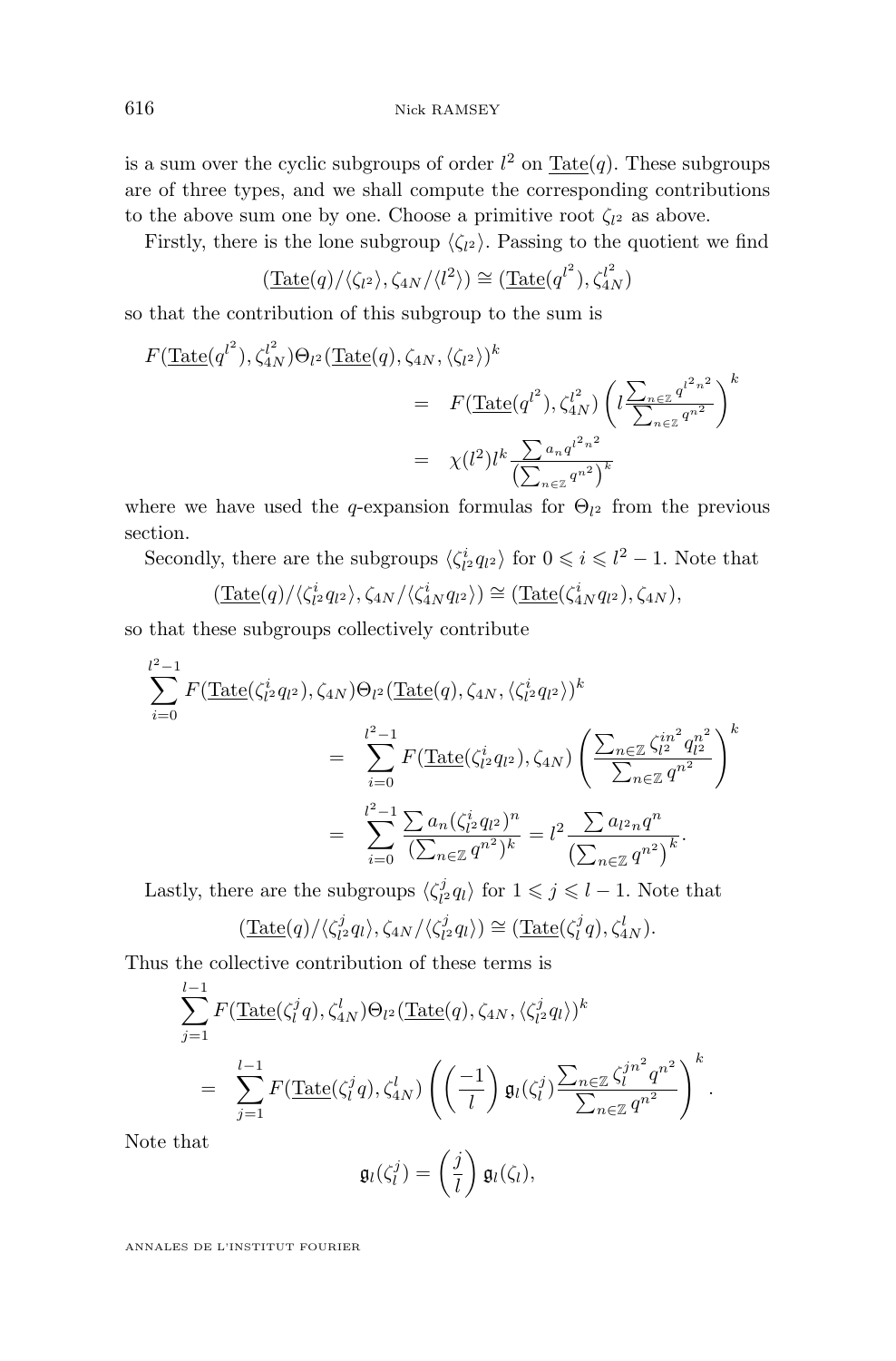so that the above continues as

$$
\chi(l) \left(\frac{-1}{l}\right) \left(\frac{\mathfrak{g}_l(\zeta_l)}{\sum_{n \in \mathbb{Z}} q^{n^2}}\right)^k \sum_{j=1}^{l-1} \left(\frac{j}{l}\right) F(\underline{\text{Tate}}(\zeta_l q). \zeta_{4N}) \sum_{n \in \mathbb{Z}} (\zeta_l^j q)^{n^2}
$$
  
\n
$$
= \chi(l) \left(\frac{-1}{l}\right) \left(\frac{\mathfrak{g}_l(\zeta_l)}{\sum_{n \in \mathbb{Z}} q^{n^2}}\right)^k \sum_{j=1}^{l-1} \left(\frac{j}{l}\right) \sum a_n (\zeta_l^j q)^n
$$
  
\n
$$
= \chi(l) \left(\frac{-1}{l}\right) \left(\frac{\mathfrak{g}_l(\zeta_l)}{\sum_{n \in \mathbb{Z}} q^{n^2}}\right)^k \sum_n a_n \left(\sum_{j=1}^{l-1} \left(\frac{j}{l}\right) \zeta_l^{jn}\right) q^n
$$
  
\n
$$
= \chi(l) \left(\frac{-1}{l}\right) \frac{\mathfrak{g}_l(\zeta_l)^{k+1}}{\left(\sum_{n \in \mathbb{Z}} q^{n^2}\right)^k} \sum_n \left(\frac{n}{l}\right) a_n q^n.
$$

It is well known that the Gauss sum above squares to

$$
\mathfrak{g}_l(\zeta_l)^2=\left(\frac{-1}{l}\right)l,
$$

so we may further continue the above as

$$
\chi(l)\left(\frac{-1}{l}\right)^{\frac{k-1}{2}}\frac{l^{\frac{k+1}{2}}}{\left(\sum_{n\in\mathbb{Z}}q^{n^2}\right)^k}\sum_{n}\left(\frac{n}{l}\right)a_nq^n.
$$

Adding these three expressions together and dividing by  $l^2$  we arrive at the desired q-expansion for  $T_{12}F$ .  $2F$ .

Suppose now that  $l$  is an odd prime dividing  $N$ . Consider the map  $e$ defined as follows.

$$
\begin{array}{rcl}\ne: X_1(4N, l) & \longrightarrow & X_1(4l) \\
(E, P, C) & \longmapsto & (E/C, (N/l)P/C).\n\end{array}
$$

By chasing degeneracy maps around, one verifies that

$$
e^*(\text{div}(\Theta_l^{-1})) = \pi_2^* \Sigma_{4N,1} - \pi_1^* \Sigma_{4N,1},
$$

so that we get a well-defined endomorphism of  $M_{k/2}(4N, R)$ , namely,

$$
U_l(F) = \frac{1}{l} \pi_{1*}(\pi_2^* F \cdot e^* \Theta_l^{-k}).
$$

Theorem 6.3. — *Let* l *be an odd prime dividing* N*. Fix a primitive*  $(4N)^{\text{th}}$  *root of unity*  $\zeta_{4N}$  *and let*  $\infty$  *denote the corresponding cusp. The* endomorphism  $U_l$  of  $M_{k/2}(4N, R)$  has the effect

$$
\sum a_n q^n \longmapsto \mathfrak{g}_l(\zeta_{4N}^{4N/l}) \sum a_{ln} q^n
$$

*on* q*-expansions at* ∞*.*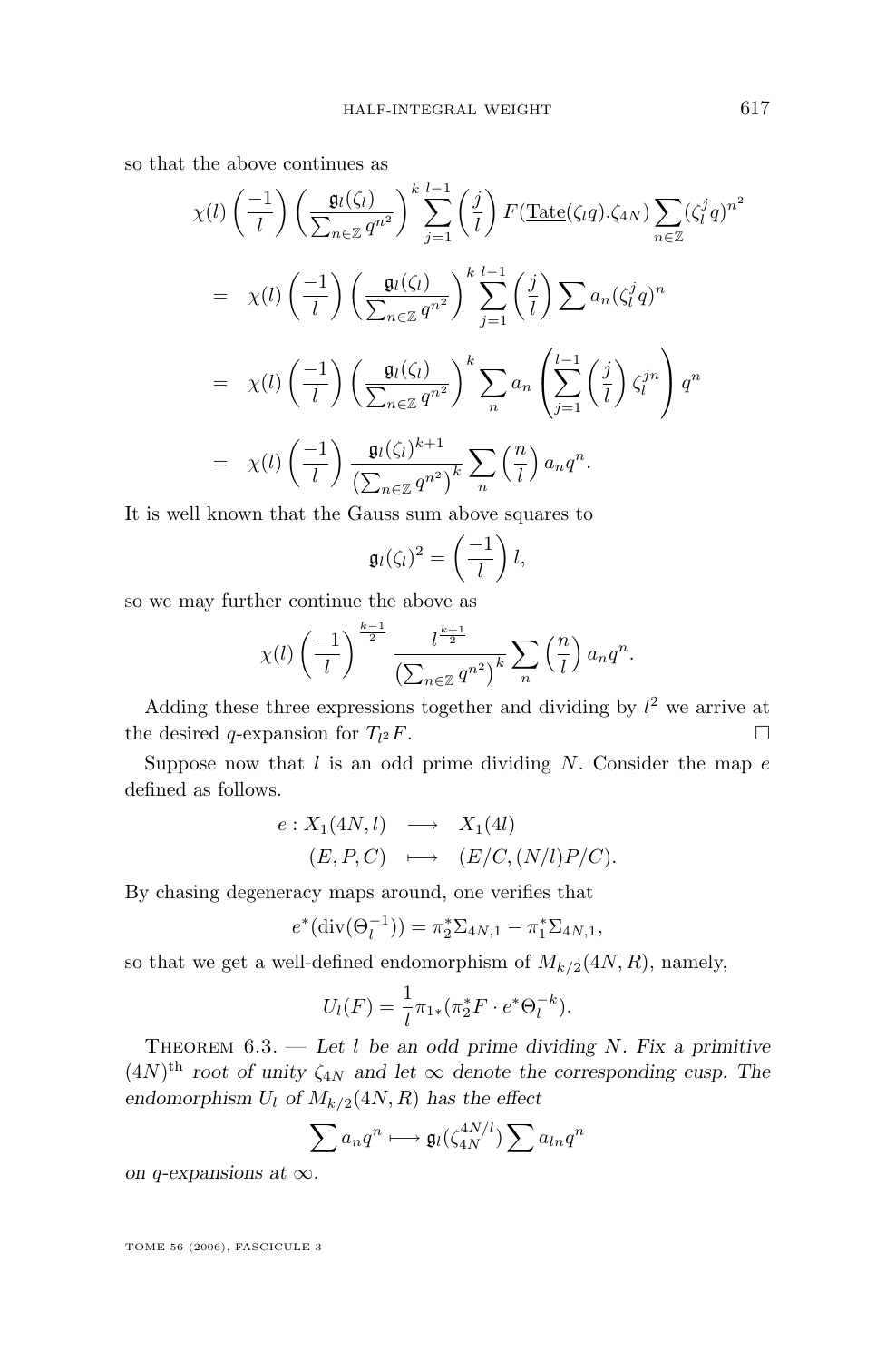<span id="page-20-0"></span>*Proof.* — Note that the collection of subgroups of  $\text{Tate}(q)$  of order l not meeting the subgroup generated by  $\zeta_{4N}$  is  $\langle \zeta_i^i q_l \rangle$ , for  $0 \leq i \leq l-1$ . We compute

$$
\pi_{1*}(\pi_2^* F \cdot e^* \Theta_l^{-k})(\underline{\text{Tate}}(q), \zeta_{4N})
$$
\n
$$
= \sum_{i=0}^{l-1} (\pi_2^* F \cdot e^* \Theta_l^{-k})(\underline{\text{Tate}}(q), \zeta_{4N}, \langle \zeta_l^i q_l \rangle)
$$
\n
$$
= \sum_{i=0}^{l-1} F(\underline{\text{Tate}}(q)/\langle \zeta_l^i q_l \rangle, \zeta_{4N}/\langle \zeta_l^i q_l \rangle) \Theta(\underline{\text{Tate}}(q)/\langle \zeta_l^i q_l \rangle, \zeta_{4N}^{N/l}/\langle \zeta_l^i q_l \rangle)^{-k}
$$
\n
$$
= \sum_{i=0}^{l-1} F(\underline{\text{Tate}}(\zeta_l^i q_l), \zeta_{4N}) \Theta(\underline{\text{Tate}}(\zeta_l^i q_l), \zeta_{4N}^{N/l})^{-k}
$$
\n
$$
= \sum_{i=0}^{l-1} F(\underline{\text{Tate}}(\zeta_l^i q_l), \zeta_{4N}) \left(\mathfrak{g}_l(\zeta_{4N}^{4N/l}) \frac{\sum_{n \in \mathbb{Z}} q^{n^2}}{\sum_{n \in \mathbb{Z}} (\zeta_l^i q_l)^{n^2}}\right)^{-k}
$$
\n
$$
= \mathfrak{g}_l(\zeta_{4N}^{4N/l})^{-k} \sum_{i=0}^{l-1} \frac{\sum_{n \in \mathbb{Z}} a_n (\zeta_l^i q_l)^n}{(\sum_{n \in \mathbb{Z}} q^{n^2})^k} = l \frac{\mathfrak{g}_l(\zeta_{4N}^{4N/l})}{(\sum_{n \in \mathbb{Z}} q^{n^2})^k} \sum_{n \in \mathbb{Z}} a_{ln} q^n
$$

dividing by l we get the desired result.  $\Box$ 

Note in particular that the effect of the map  $U_l$  on q-expansions depends on which  $\infty$  is chosen, whereas that of its square  $(U_l)^2$  does not (since the square of the Gauss sum is independent of the root of unity used). On a related note,  $U_l$  (unlike  $(U_l)^2$  or  $T_{l^2}$ ) does not preserve the subspaces  $M_{k/2}(4N, R, \chi)$  but rather induces maps

 $U_l: M_{k/2}(4N, R, \chi) \longrightarrow M_{k/2}(4N, R, \chi \cdot (l/\cdot))$ 

where  $(l/\cdot)$  is the usual Legendre character.

*Remark 6.4.* — One can also construct operators  $U_4$  and (if N is even),  $U_2$ . Predictably, the operator  $U_2$  multiplies the Nebentypus by  $(2/-)$ . One can also show that Kohnen's +-space makes good sense in this more general setting. That is, one can construct a natural operator (closely related to  $U_4$ ) on the space of forms, of which Kohnen's  $+$ -space is an eigenspace. The details of these constructions are in the author's thesis ([\[7\]](#page-26-0)).

#### **7.** p**-adic modular forms of half-integral weight**

In this section we fix a rational prime  $p \geq 5$ . Let K be a complete subfield of  $\mathbb{C}_p$  and let  $r \in \mathbb{Q} \cap [0,1]$ . In this section we will define the space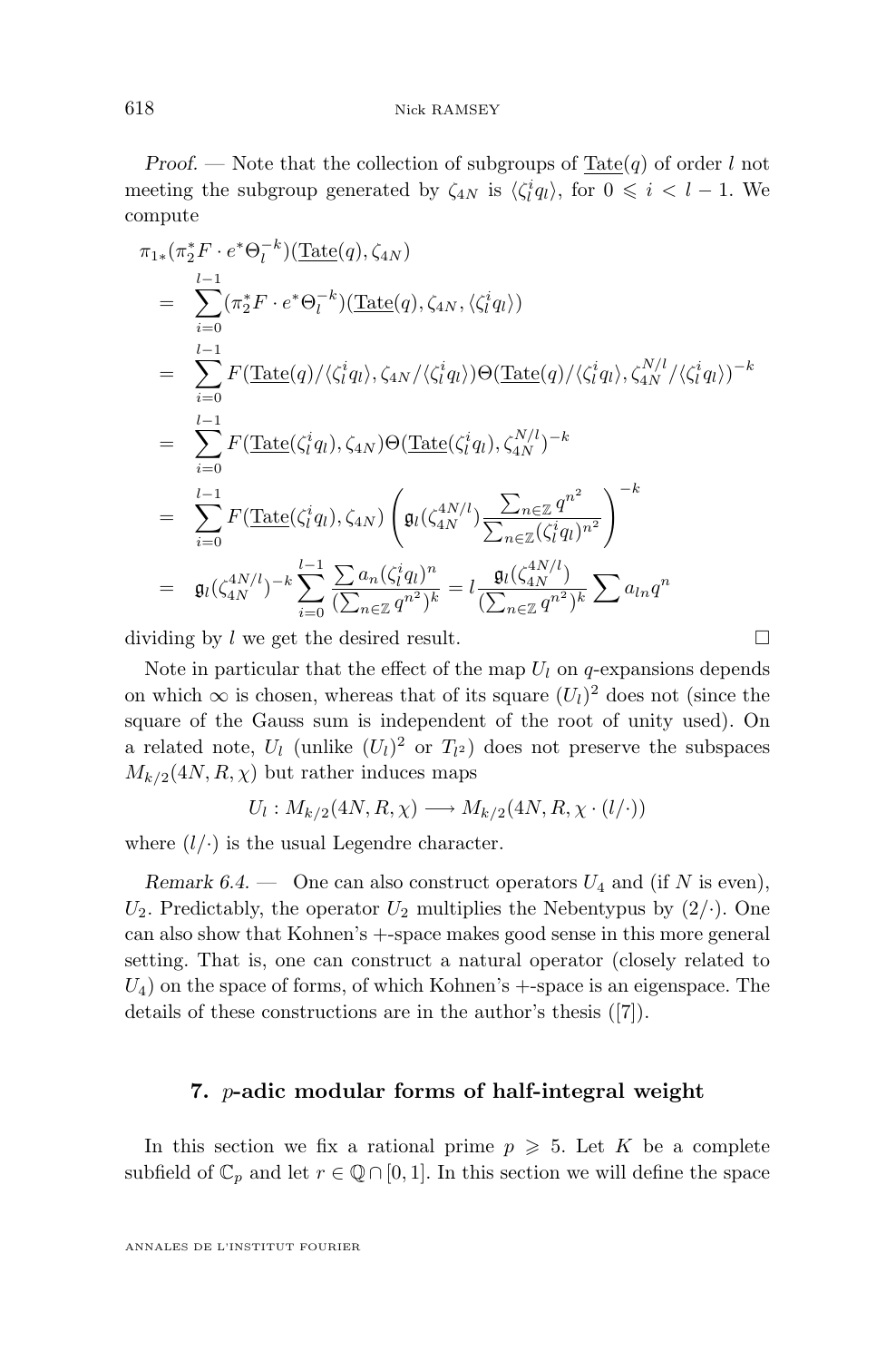of  $M_{k/2}(4N, K, r)$  of r-overconvergent p-adic modular forms of weight  $k/2$ and level 4N, as well as a number of natural operators on this space. For the sake of simplicity of exposition, we restrict ourselves to the case  $p \nmid N$ .

By our choice of p, the weight  $p-1$  and level 1 Eisenstein series  $E_{p-1}$ furnishes a lifting the Hasse invariant to characteristic zero. It is well-known that  $E_{p-1}$  has Fourier coefficients in  $\mathbb{Q} \cap \mathbb{Z}_p$  and therefore furnishes a section of  $\omega^{p-1}$  on  $X_1(N)_{\mathbb{Z}_p}$  for any  $N \geq 4$ . Note that this makes sense even in case  $N = 4$  because the bundle  $\omega^2$  does descend from the moduli stack for the  $\Gamma_1(4)$  problem to the coarse moduli scheme  $X_1(4)$  (even though  $\omega$  does *not*).

For  $N \geq 4$ , let  $X_1(4N)^{\text{an}}_K$  denote the rigid analytic space over  $\mathbb{Q}_p$  associated to the curve  $X_1(4N)_K$ . For any r as above, we may also consider the region in this curve defined by the inequality  $|E_{p-1}| \geq r$ . This is known to be a connected affinoid subdomain of  $X_1(4N)_K^{\text{an}}$ , and will be denoted by  $X_1(4N)_{\geq 1}^{\text{an}}$ . Thus, in particular,  $X_1(4N)_{\geq 1}^{\text{an}}$  is the "ordinary locus" in  $X_1(4N)_{K}^{\text{an}}$ . Similarly, one may consider  $X_1(4N,m)_{\geq r}^{\text{an}}$ . This space is connected exactly when  $gcd(m, p) = 1$  (recall that we are assuming that  $p \nmid 4N$ ). For these facts and others which we will freely use in the sequel, see [\[3\]](#page-25-0) and [\[1\]](#page-25-0).

Definition 7.1. — *The space of* p*-adic modular forms of weight* k/2*, level*  $4N$  *(p*  $\nmid N$ *), and growth condition r over* K is

$$
M_{k/2}(4N, K, r) = H^{0}(X_1(4N)_{\geq r}^{\text{an}}, \Sigma_{4N, k}).
$$

Each of the spaces  $M_{k/2}(4N, K, r)$  is a (generally infinite-dimensional) Banach space over K. As usual, forms in the spaces above with  $r < 1$ are said to be *overconvergent*. The space of all overconvergent forms is accordingly the inductive limit

$$
M_{k/2}^{\dagger}(4N, K) = \lim_{r \to 1} M_{k/2}(4N, K, r).
$$

The curve  $\text{Tate}(q)$  can also be thought of as a p-adic analytic family of elliptic curves over the punctured unit disk  $0 < |q| < 1$ . As usual, in the presence of level 4N structure, we instead consider a parameter  $q_{4N}$ and define  $q = q_{4N}^{4N}$ . Then we may consider the family  $\underline{\text{ Tate}}(q)$  over the punctured disk  $0 < |q_{4N}| < 1$ , so that all of the 4N-torsion is rational after adjoining the  $4N<sup>th</sup>$  roots of unity.

If  $F \in M_{k/2}(4N, K, r)$  and P is a point of order 4N on  $\text{Tate}(q)$  then we may evaluate F on the pair  $(\underline{\text{Tate}}(q), P)$  to obtain a meromorphic function on the punctured disk  $0 < |q_{4N}| < 1$  which has a Laurent expansion in  $K((q_{4N}))$ . Just as in the algebraic case, we can define the q-expansion of F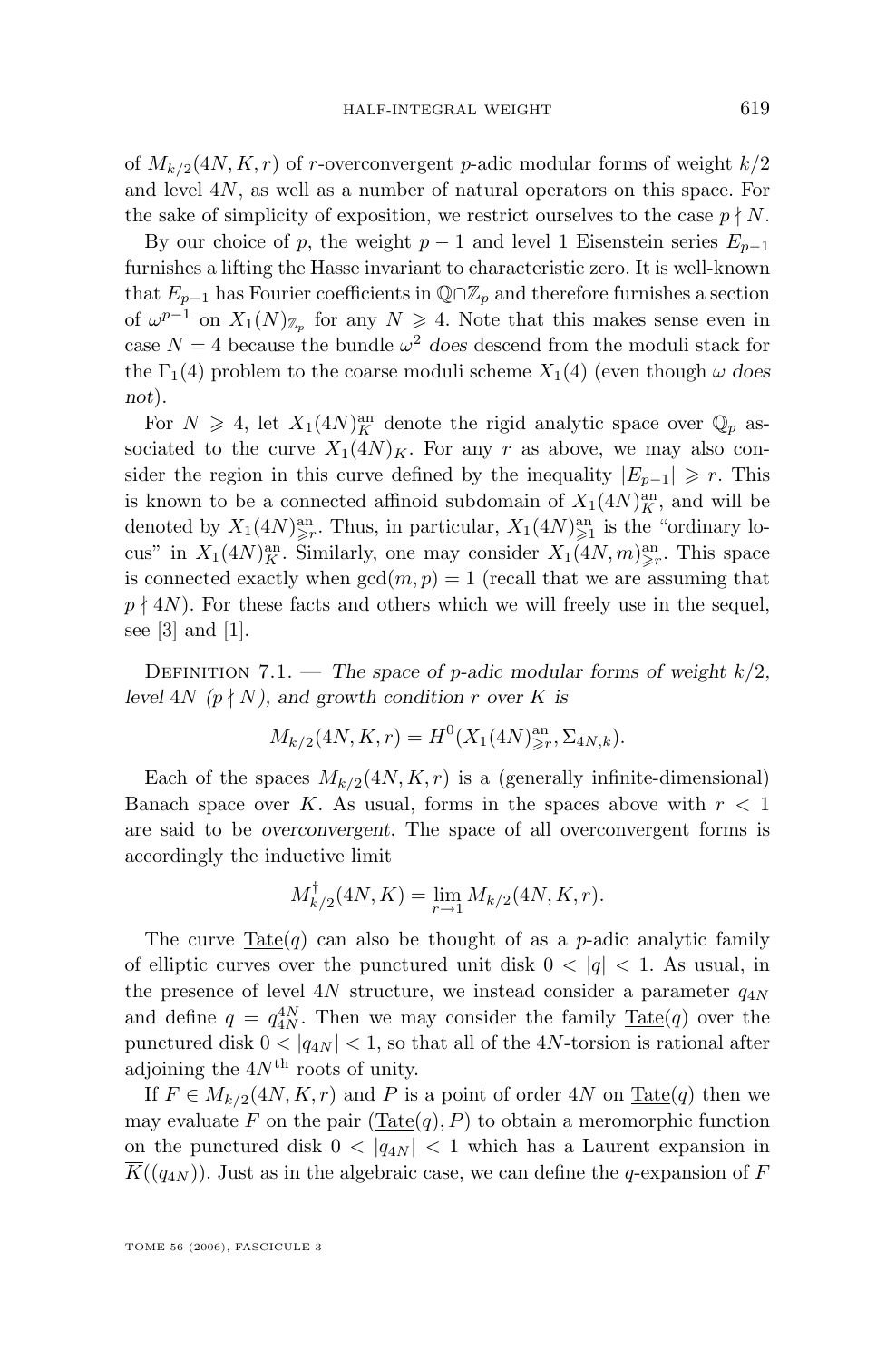at this pair  $(\text{Tate}(q), P)$  be adjusting this expansion by the corresponding expansion of  $\theta$  from Table [4.1.](#page-10-0) Thus we find, just as in the algebraic case, that a meromorphic function on  $X_1(4N)_{\geq r}^{\text{an}}$  is in  $M_{k/2}(4N, K, r)$  if and only if it is analytic away from the cusps and all of these  $q$ -expansions are in  $K[[q_{4N}]]$ .

#### **8.** p**-adic Hecke operators**

Our aim is to define a Hecke action on the spaces  $M_{k/2}(4N, K, r)$ . The situation is rather different depending on whether or not we are dealing with the Hecke operator "at  $p$ ", but in all cases we use a variant of the "pullback, multiply by a unit, and push forward" construction above relative to the usual correspondence

$$
\pi_1, \pi_2: X_1(4N, m)_K^{\text{an}} \rightrightarrows X_1(4N)_K^{\text{an}}.
$$

Suppose  $Z_1$  and  $Z_2$  are admissible opens in  $X_1(4N)_{\kappa}^{\text{an}}$  and W is an admissible open in  $X_1(4N,m)_K^{\text{an}}$  such that the  $\pi_i$  restrict to a pair of maps



Suppose further that  $\pi_1^{-1}(Z_1) \subseteq \pi_2^{-1}(Z_2)$  and  $\Theta$  is a meromorphic function on W with

$$
\mathrm{div}(\Theta) \geqslant \pi_2^* \Sigma_{4N,k} - \pi_1^* \Sigma_{4N,k}.
$$

These data furnish us with a map

$$
H^0(Z_2, \Sigma_{4N,k}) \longrightarrow H^0(Z_1, \Sigma_{4N,k})
$$

defined as the composition

$$
H^{0}(Z_{2}, \Sigma_{4N,k}) \xrightarrow{\pi_{2}^{*}} H^{0}(\pi_{2}^{-1}(Z_{2}), \pi_{2}^{*}\Sigma_{4N,k}) \xrightarrow{\cdot \Theta} H^{0}(\pi_{2}^{-1}(Z_{2}), \pi_{1}^{*}\Sigma_{4N,k})
$$
  

$$
\longrightarrow H^{0}(\pi_{1}^{-1}(Z_{1}), \pi_{1}^{*}\Sigma_{4N,k}) \xrightarrow{\pi_{1*}} H^{0}(Z_{1}, \Sigma_{4N,k})
$$

where the long arrow is restriction.

This setup suffices for the case  $m = l^2$  with  $gcd(l, 4Np) = 1$ . Then we may take  $Z_1 = Z_2 = X_1(4N)_{\geq r}^{\text{an}}, W = X_1(4N, l^2)_{\geq r}^{\text{an}}, \text{ and } \Theta = \Theta_{l^2}^k$ . The two conditions that must be satisfied, namely that the  $\pi_i$  restrict as above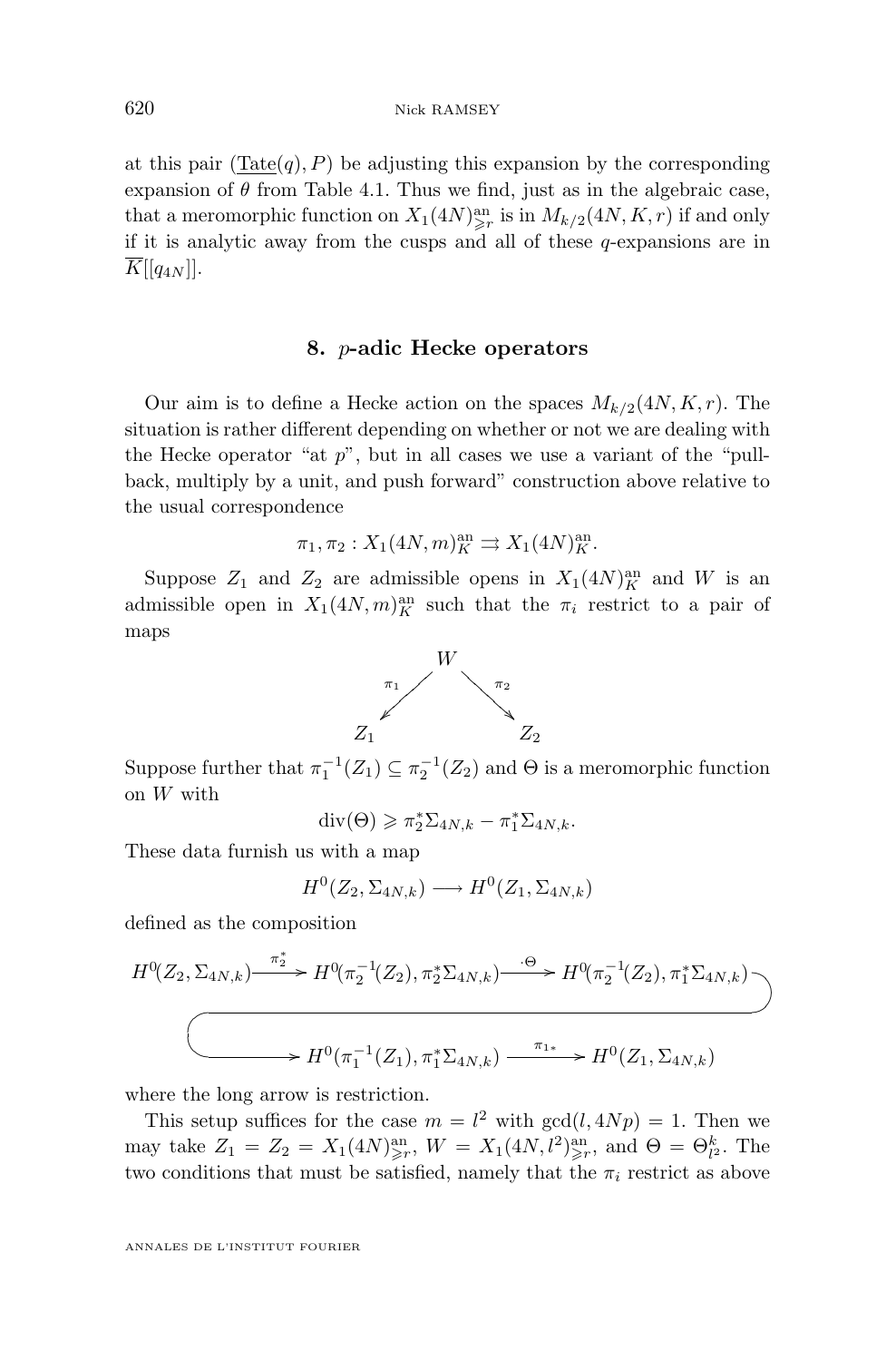and that  $\pi_1(Z_1) \subseteq \pi_2^{-1}(Z_2)$ , together are equivalent to the assertion that if C is a cyclic subgroup of E of order  $l^2$ , then  $|E_{p-1}(E)| \geq r$  if and only if  $|E_{p-1}(E/C)|$  ≥ r. Of course, it suffices to verify the "only if" part since we may then apply the result to the pair  $(E/C, E[l^2]/C)$  to verify the other implication. At any rate, the result is well known and holds for cyclic subgroups of all orders prime to p.

THEOREM 8.1. – There exists a continuous endomorphism  $T_{12}$  of  $M_{k/2}(4N, K, \chi, r)$  *having the effect* 

$$
\sum a_n q^n \longmapsto \sum b_n q^n
$$

*where*

$$
b_n = a_{l^2n} + \chi(l) \left(\frac{-1}{l}\right)^{\frac{k-1}{2}} l^{\frac{k-1}{2}-1} \left(\frac{n}{l}\right) a_n + \chi(l^2) l^{k-2} a_{n/l^2}
$$

*on* q-expansions at (any choice of)  $\infty$ *.* 

*Proof.* — Dividing the endomorphism of  $M_{k/2}(4N, K, r)$  obtained from the above choice of  $\Theta$  by  $l^2$  we arrive at a new endomorphism denoted  $T_{l^2}$ . The effect of  $T_{l^2}$  on q-expansions at  $\infty$  is exactly as in the algebraic case, as the same computation verifies.

We claim that  $||T_{l^2}|| \leq 1$ , so that, in particular,  $T_{l^2}$  is continuous. That the norms of  $\pi_2^*$  and  $\pi_{1*}$  are at most one are generalities. It therefore suffices to show that multiplication by  $\Theta_{l^2}^k$  as a map

$$
H^0(\pi_2^{-1}(Z_2), \pi_2^*\Sigma_{4N,k}) \longrightarrow H^0(\pi_2^{-1}(Z_2), \pi_1^*\Sigma_{4N,k})
$$

is bounded by 1.

This follows immediately from the fact that  $\Theta_{l^2}^k$  is an *integral* section of the sheaf

$$
\mathcal{O}_{X_1(4N,l^2)}(\pi_2^*\Sigma_{4N,k}-\pi_1^*\Sigma_{4N,k})
$$

on the algebraic curve  $X_1(4N, l^2)_K$  (i.e., that it extends to a section over all of  $X_1(4N, l^2)_{\mathcal{O}_K}$  as the q-expansion principle readily demonstrates.  $\Box$ 

The more interesting case to consider is that of  $m = p^2$ . If  $r > p^{-1/p(1+p)}$ , then the existence of the canonical subgroup of order  $p^2$  (see [\[4\]](#page-26-0), [\[1\]](#page-25-0)) furnishes a map

$$
X_1(4N)_{\geqslant r}^{\rm an} \longrightarrow X_1(4N, p^2)_{\geqslant r}^{\rm an}
$$

which is an isomorphism onto the connected component of right-hand space containing the cusp associated to  $(\text{Tate}(q), \zeta_{4N}, \mu_{p^2})$  (for any primitive choice of  $\zeta_{4N}$ , the inverse being  $\pi_1$ . We will denote this component by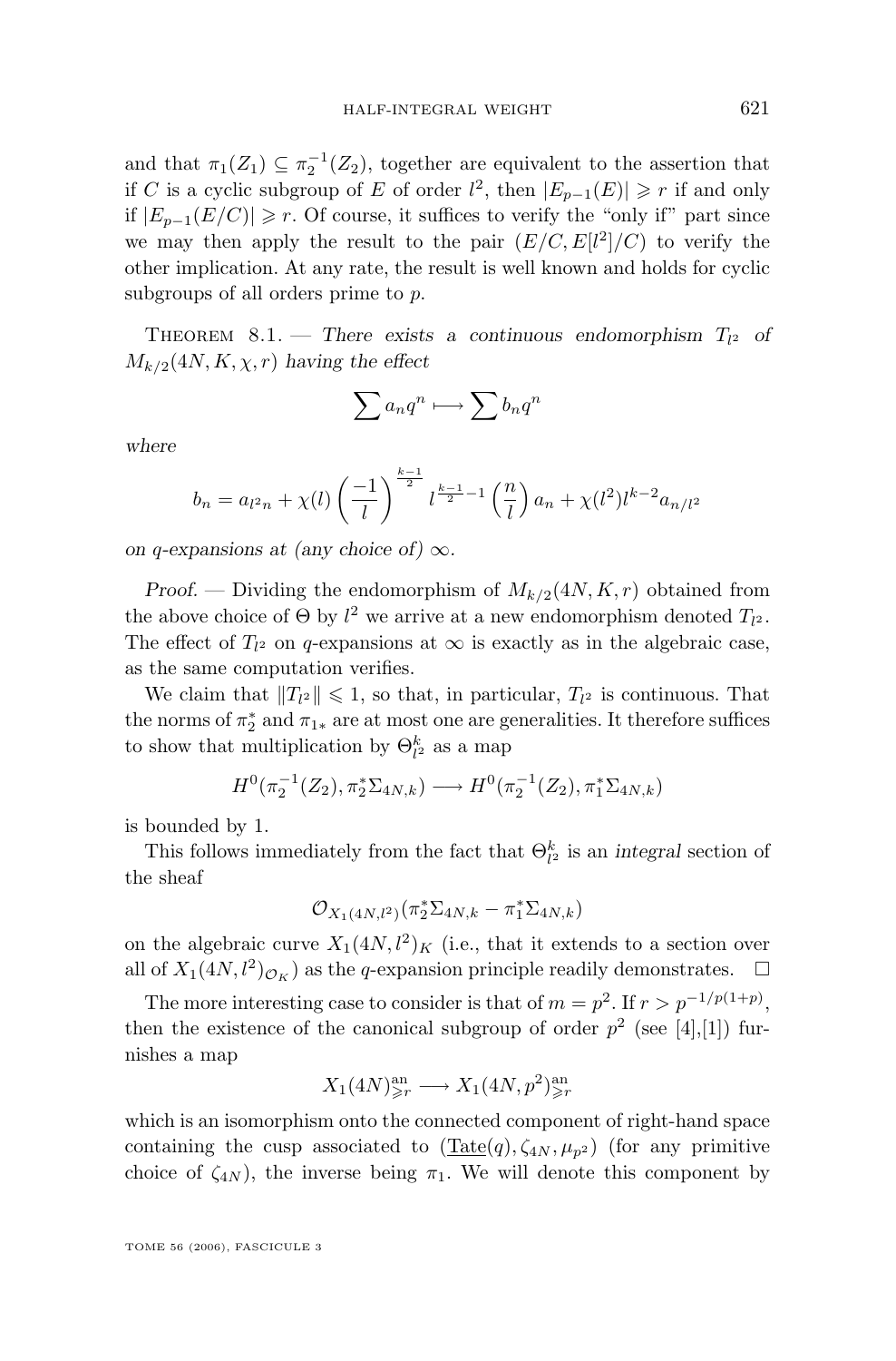$W_{\geq r}$ . Standard results on quotienting by canonical subgroups show that, for r as above,  $\pi_2$  restricts to a map

$$
\pi_2: W_{\geqslant r} \longrightarrow X_1(4N)_{\geqslant r^{p^2}}^{\rm an}.
$$

We will denote the restrictions of the various modular units and divisors on  $X_1(4N, p^2)^{\text{an}}_K$  to  $W_{\geq r}$  by their usual names. Then we have, as usual, that

$$
\mathrm{div}(\Theta_{p^2}^{-k}) = \pi_1^* \Sigma_{4N,k} - \pi_2^* \Sigma_{4N,k}.
$$

Thus we have a well-defined map

$$
M_{k/2}(4N, K, r) \longrightarrow M_{k/2}(4N, K, r^{p^2})
$$
  

$$
F \longmapsto \langle p^2 \rangle^* \pi_{2*}(\pi_1^* F \cdot (p \Theta_{p^2})^{-k})
$$

Let us determine the effect of this map on q-expansions. To compute the trace  $\pi_{2*}$  we note that the fiber of  $\pi_2$  above the pair  $(E, P)$  consists of all (isomorphism classes of) triple  $(E', P', C)$  such that C is the canonical subgroup of E' of order  $p^2$ , and  $(E'/C, P'/C) \cong (E, P)$ . This is the same as the set of triples  $(E/C', mP/C', E[p^2]/C')$  where  $C'$  runs through all order p 2 cyclic subgroups of E which have trivial intersection with *its* canonical subgroup of order  $p^2$  (i.e. that do not contain the order  $p$  canonical subgroup of  $E$ ), and m is an inverse of  $p^2$  mod  $4N$ . So we may compute

$$
(\langle p^{2}\rangle^{*}\pi_{2*}(\pi_{1}^{*}\langle p^{2}\rangle^{*}F\cdot(p\Theta_{p^{2}})^{-k}))(\underline{\text{Tate}}(q),\zeta_{4N})
$$
\n
$$
= \sum_{i=0}^{p^{2}-1} (\pi_{1}^{*}F\cdot(p\Theta_{p^{2}})^{-k})(\underline{\text{Tate}}(q)/\langle\zeta_{p}^{i}q_{p^{2}}\rangle,\zeta_{4N}/\langle\zeta_{p}^{i}q_{p^{2}}\rangle, \underline{\text{Tate}}(q)[p^{2}]/\langle\zeta_{p}^{i}q_{p^{2}}\rangle)
$$
\n
$$
= \sum_{i=0}^{p^{2}-1} F(\underline{\text{Tate}}(\zeta_{p}^{i}q_{p^{2}}),\zeta_{4N})(p\Theta_{p^{2}}(\underline{\text{Tate}}(\zeta_{p}^{i}q_{p^{2}}),\zeta_{4N},\mu_{p^{2}}))^{-k}
$$
\n
$$
= \sum_{i=0}^{p^{2}-1} F(\underline{\text{Tate}}(\zeta_{p}^{i}q_{p^{2}}),\zeta_{4N})\left(\frac{\sum_{n\in\mathbb{Z}}q^{n^{2}}}{\sum_{n\in\mathbb{Z}}(\zeta_{p}^{i}q_{p^{2}})^{n^{2}}}\right)^{-k}
$$
\n
$$
= p^{2}\frac{\sum_{n\in\mathbb{Z}}a_{n^{2}n}q^{n}}{(\sum_{n\in\mathbb{Z}}q^{n^{2}})^{k}},
$$

where  $\sum a_n q^n$  is the q-expansion of F at  $(\underline{\text{Tate}}(q), \zeta_{4N}).$ 

THEOREM 8.2. — Suppose that  $p^{-1/p(1+p)} < r$ . Then there exists a *continuous endomorphism*  $U_{p^2}$  *of*  $M_{k/2}(4N, K, r)$  *of norm at most*  $p^2$  *having the effect*

$$
\sum a_n q^n \longmapsto \sum a_{p^2n} q^n
$$

*on* q-expansions at (any choice of)  $\infty$ *. Moreover, in case*  $r < 1$ *, U<sub>p</sub> is in fact completely continuous.*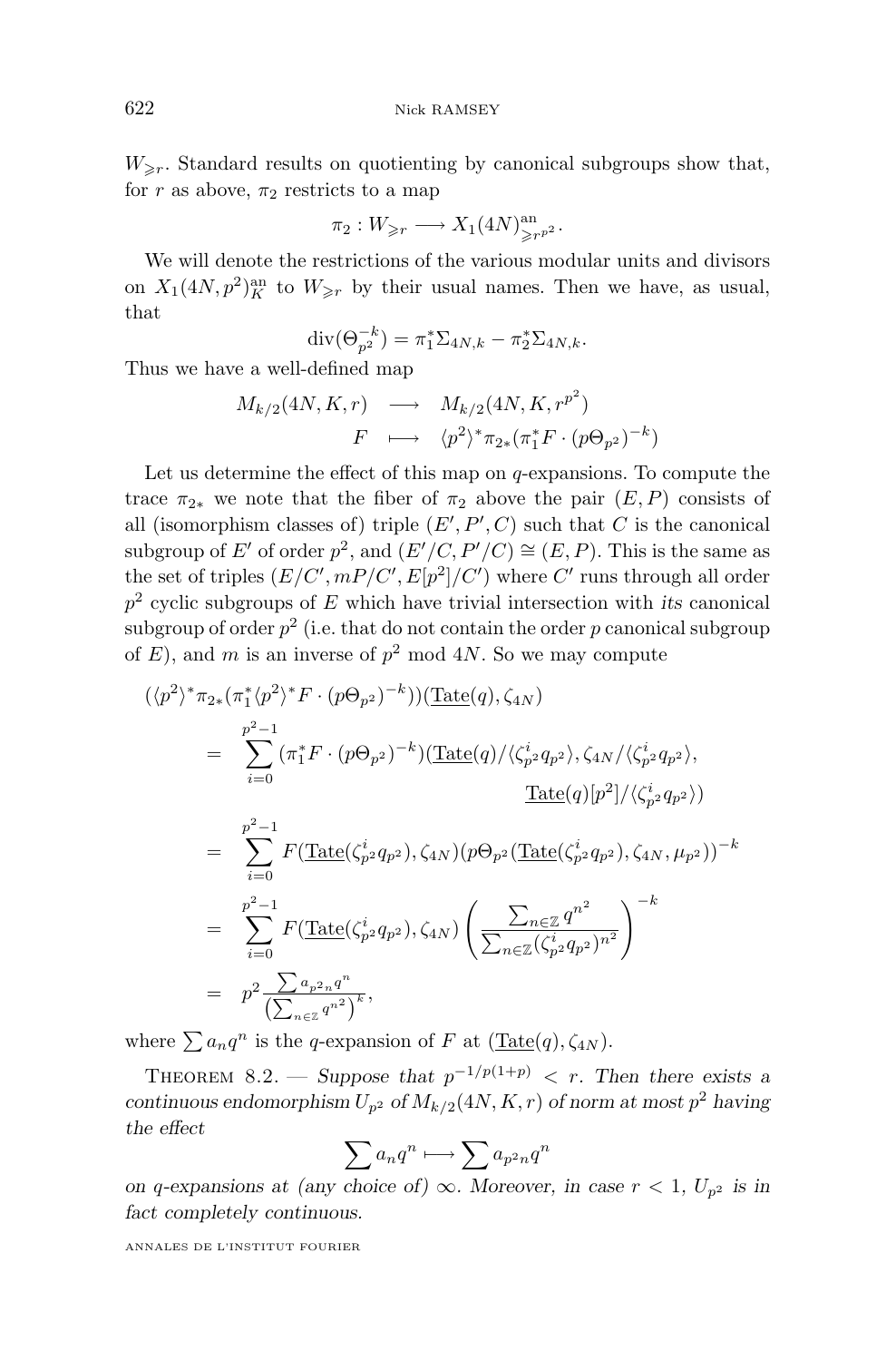<span id="page-25-0"></span>*Proof. —* The endomorphism we seek is the map

$$
M_{k/2}(4N, K, r) \longrightarrow M_{k/2}(4N, K, r^{p^2})
$$

defined above divided by  $p^2$  and post composed with the natural inclusion

$$
M_{k/2}(4N, K, r^{p^2}) \subseteq M_{k/2}(4N, K, r).
$$

As this latter map is completely continuous if  $r < 1$ , it suffices to show that the map

$$
M_{k/2}(4N, K, r) \longrightarrow M_{k/2}(4N, K, r^{p^2})
$$

is continuous. As in the case for  $T_{l^2}$  above, it suffices to see that multiplication by the unit  $(p\Theta_{p^2})^{-k}$  is bounded as a map

$$
H^0(W_{\geq r}, \pi_1^* \Sigma_{4N,k}) \longrightarrow H^0(W_{\geq r}, \pi_2^* \Sigma_{4N,k}).
$$

This is more subtle than the case of  $T_{l^2}$  because of the bad reduction of  $X_1(4N, p^2)$ .

Consider the modular unit  $(p\Theta_{p^2})^{-1}$  on the algebraic curve  $X_1(4N, p^2)_K$ , and let  $X_1(4N, p^2)_{\mathcal{O}_K}$  denote the Katz-Mazur model of this curve over the ring of integers  $\mathcal{O}_K$  in K. We claim that  $(p\Theta_{p^2})^{-1}$  extends to all of  $X_1(4N, p^2)_{\mathcal{O}_K}$  as a section of the sheaf

$$
\mathcal{O}_{X_1(4N,p^2)\mathcal{O}_K}(\pi_1^*\Sigma_{4N,1}-\pi_2^*\Sigma_{4N,1}).
$$

Since  $X_1(4N, p^2)_{\mathcal{O}_K}$  is Cohen-Macaulay over  $\mathcal{O}_K$  it suffices by the q-expansion principle to show that  $(p\Theta_{p^2})^{-1}$  has integral q-expansions at a collection of cusps which, together, meet all three components of the special fiber of  $X_1(4N, p^2)$  in characteristic p. In particular, we fix primitive roots  $\zeta_{4N}$  and  $\zeta_{p^2}$  and take the three cusps corresponding to  $(\text{Tate}(q),\zeta_{4N},\langle\zeta_{p^2}\rangle),$  $(\text{Tate}(q), \zeta_{4N}, \langle \zeta_{p^2} q_p \rangle)$ , and  $(\text{Tate}(q), \zeta_{4N}, \langle q_{p^2} \rangle)$ . That the indicated q-expansions are integral follows readily from the results of Section [5.](#page-12-0)

It follows that multiplication by  $(p\Theta_{p^2})^{-k}$  is of norm at most 1, and therefore continuous. Taking into account the division by  $p^2$ , we see that  $||U_{p^2}|| \leqslant p^2$ .

#### BIBLIOGRAPHY

- [1] K. Buzzard, "Analytic continuation of overconvergent eigenforms", *J. Amer. Math. Soc.* **16** (2003), no. 1, p. 29-55 (electronic).
- [2] R. Coleman & B. Mazur, "The eigencurve", in *Galois representations in arithmetic algebraic geometry (Durham, 1996)* (L. M. S. L. N. Ser., ed.), vol. 254, Cambridge Univ. Press, Cambridge, 1998, p. 1-113.
- [3] R. F. Coleman, "p-adic Banach spaces and families of modular forms", *Invent. Math.* **127** (1997), no. 3, p. 417-479.